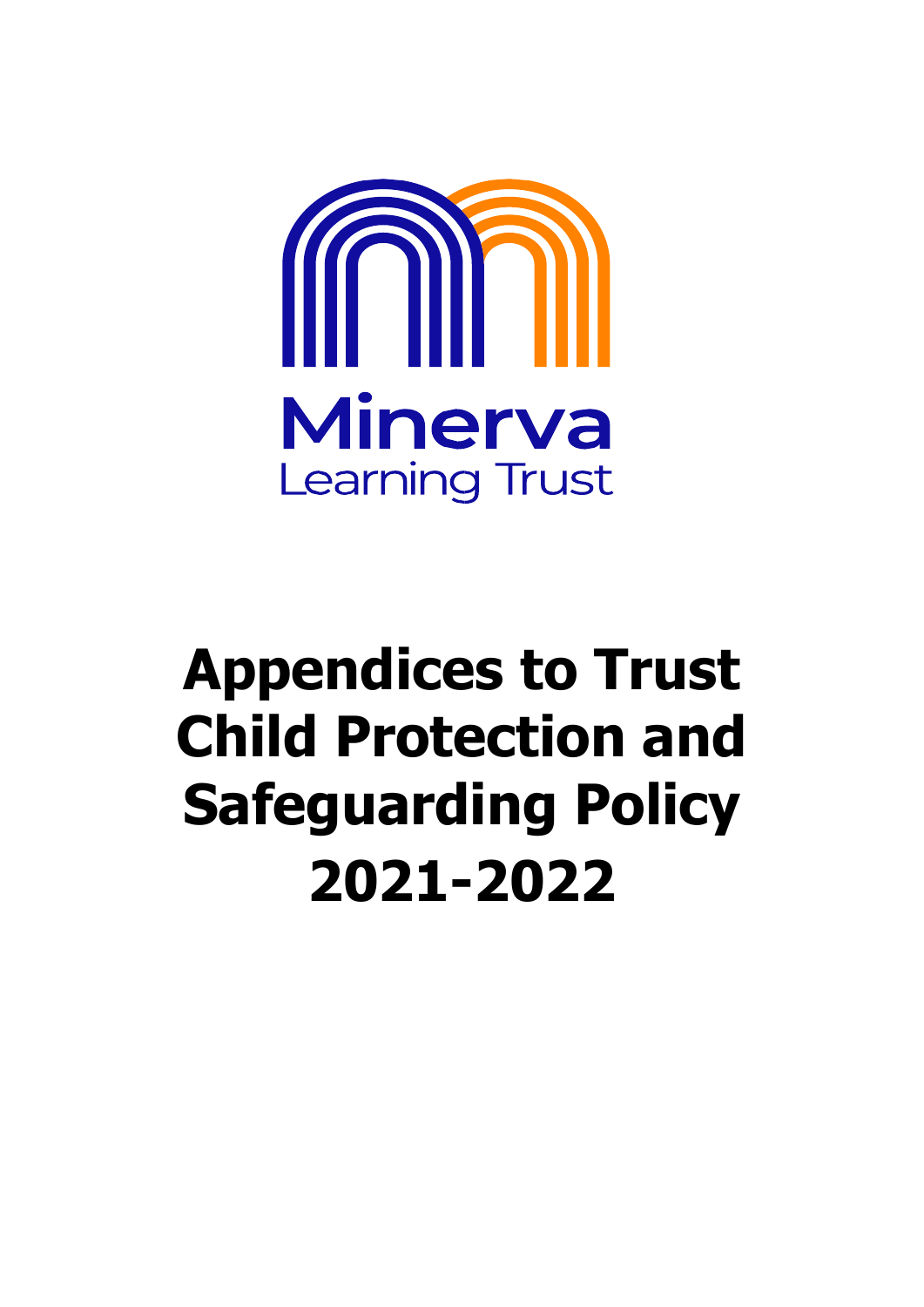# **Contents**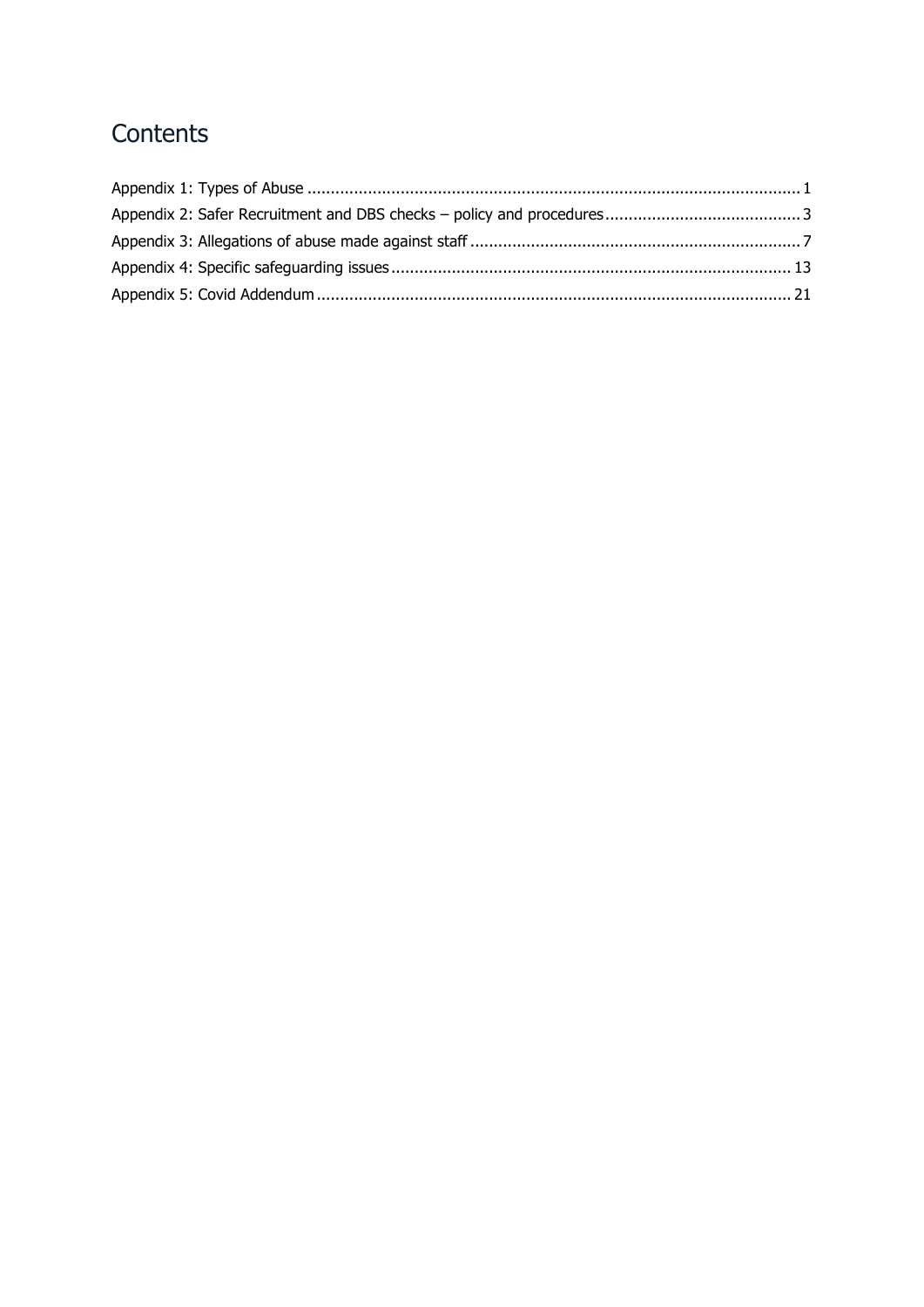**These appendices are based on the Department for Education's statutory guidance, Keeping Children Safe in Education.**

# <span id="page-2-0"></span>**Appendix 1: Types of Abuse**

See also**:** [Abuse & Neglect, Sept 21](https://www.safeguardingsheffieldchildren.org/assets/1/abuse___neglect_sept_21.pdf)

All staff should be aware of indicators of abuse and neglect. Knowing what to look for is vital for the early identification of abuse and neglect and specific safeguarding issues such as child criminal exploitation and child sexual exploitation so that staff are able to identify cases of children who may be in need of help or protection.

If staff are unsure, they should always speak to the designated safeguarding lead, or deputy.

All school and college staff should be aware that abuse, neglect and safeguarding issues are rarely standalone events and cannot be covered by one definition or one label alone. In most cases, multiple issues will overlap with one another, therefore staff should always be vigilant and always raise any concerns with their designated safeguarding lead (or deputy).

All staff should be aware that safeguarding incidents and/or behaviours can be associated with factors outside the school or college and/or can occur between children outside of these environments. All staff, but especially the designated safeguarding lead (and deputies) should consider whether children are at risk of abuse or exploitation in situations outside their families. Extra-familial harms take a variety of different forms and children can be vulnerable to multiple harms including (but not limited to) sexual exploitation, criminal exploitation, sexual abuse, serious youth violence and county lines.

All staff should be aware that technology is a significant component in many safeguarding and wellbeing issues. Children are at risk of abuse online as well as face to face. In many cases abuse will take place concurrently via online channels and in daily life. Children can also abuse their peers online, this can take the form of abusive, harassing, and misogynistic messages, the non-consensual sharing of indecent images, especially around chat groups, and the sharing of abusive images and pornography, to those who do not want to receive such content.

In all cases, if staff are unsure, they should always speak to the designated safeguarding lead (or deputy).

# **Indicators of abuse and neglect**

**Abuse**: a form of maltreatment of a child. Somebody may abuse or neglect a child by inflicting harm or by failing to act to prevent harm. Children may be abused in a family or in an institutional or community setting by those known to them or, more rarely, by others. Abuse can take place wholly online, or technology may be used to facilitate offline abuse. Children may be abused by an adult or adults or by another child or children.

**Physical abuse**: a form of abuse which may involve hitting, shaking, throwing, poisoning, burning or scalding, drowning, suffocating or otherwise causing physical harm to a child. Physical harm may also be caused when a parent or carer fabricates the symptoms of, or deliberately induces, illness in a child.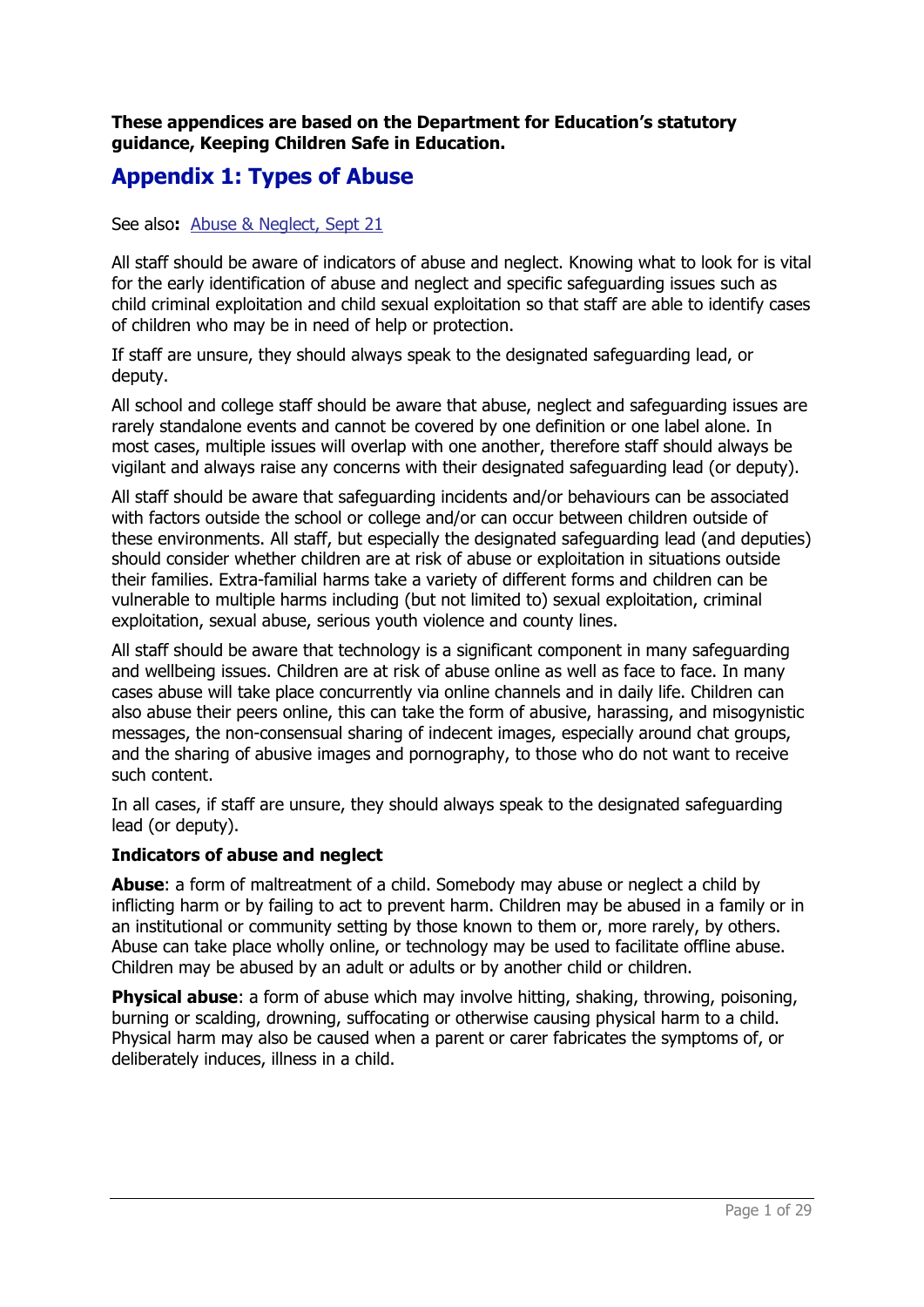**Emotional abuse**: the persistent emotional maltreatment of a child such as to cause severe and adverse effects on the child's emotional development. It may involve conveying to a child that they are worthless or unloved, inadequate, or valued only insofar as they meet the needs of another person. It may include not giving the child opportunities to express their views, deliberately silencing them or 'making fun' of what they say or how they communicate. It may feature age or developmentally inappropriate expectations being imposed on children. These may include interactions that are beyond a child's developmental capability as well as overprotection and limitation of exploration and learning or preventing the child from participating in normal social interaction. It may involve seeing or hearing the ill-treatment of another. It may involve serious bullying (including cyberbullying), causing children frequently to feel frightened or in danger, or the exploitation or corruption of children. Some level of emotional abuse is involved in all types of maltreatment of a child, although it may occur alone.

**Sexual abuse:** involves forcing or enticing a child or young person to take part in sexual activities, not necessarily involving violence, whether or not the child is aware of what is happening. The activities may involve physical contact, including assault by penetration (for example rape or oral sex) or non-penetrative acts such as masturbation, kissing, rubbing, and touching outside of clothing. They may also include non-contact activities, such as involving children in looking at, or in the production of, sexual images, watching sexual activities, encouraging children to behave in sexually inappropriate ways, or grooming a child in preparation for abuse. Sexual abuse can take place online, and technology can be used to facilitate offline abuse. Sexual abuse is not solely perpetrated by adult males. Women can also commit acts of sexual abuse, as can other children. The sexual abuse of children by other children is a specific safeguarding issue (also known as peer on peer abuse) in education and all staff should be aware of it and of their school or college's policy and procedures for dealing with it.

**Neglect**: the persistent failure to meet a child's basic physical and/or psychological needs, likely to result in the serious impairment of the child's health or development. Neglect may occur during pregnancy, for example, as a result of maternal substance abuse. Once a child is born, neglect may involve a parent or carer failing to: provide adequate food, clothing and shelter (including exclusion from home or abandonment); protect a child from physical and emotional harm or danger; ensure adequate supervision (including the use of inadequate care-givers); or ensure access to appropriate medical care or treatment. It may also include neglect of, or unresponsiveness to, a child's basic emotional needs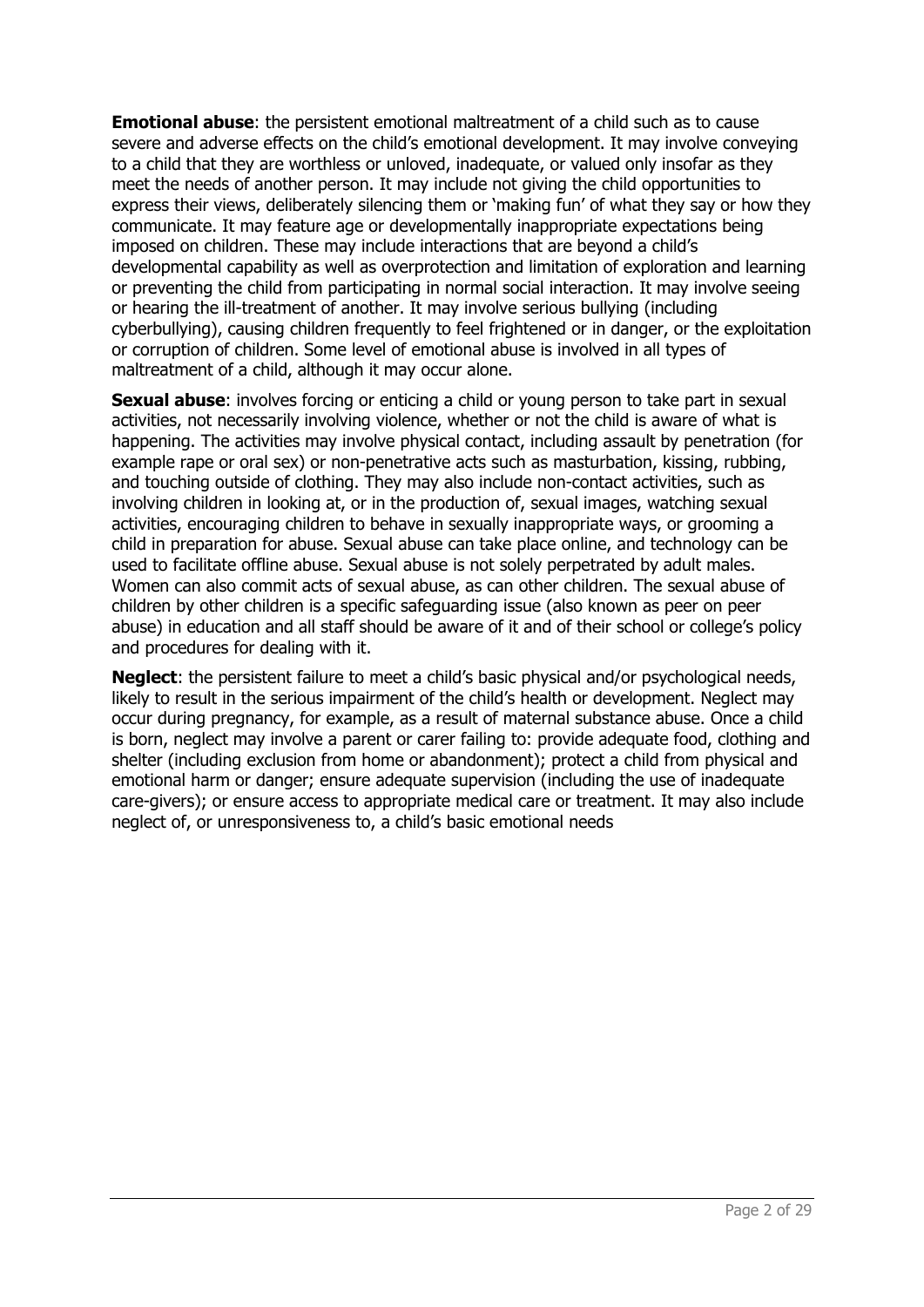# <span id="page-4-0"></span>**Appendix 2: Safer Recruitment and DBS checks – policy and procedures**

See also: [Safer Recruitment, Sept 21](https://www.safeguardingsheffieldchildren.org/assets/1/safer_recruitment_sept_21.pdf)

We will record all information on the checks carried out in the school's single central record (SCR). Copies of these checks, where appropriate, will be held in individuals' personnel files. We follow requirements and best practice in retaining copies of these checks, as set out below.

# **New staff**

When appointing new staff, we will:

- Verify their identity
- Obtain (via the applicant) an enhanced Disclosure and Barring Service (DBS) certificate, including barred list information for those who will be engaging in regulated activity (see definition below). We will not keep a copy of this for longer than 6 months
- Obtain a separate barred list check if they will start work in regulated activity before the DBS certificate is available
- Verify their mental and physical fitness to carry out their work responsibilities
- Verify their right to work in the UK. We will keep a copy of this verification for the duration of the member of staff's employment and for 2 years afterwards
- Verify their professional qualifications, as appropriate
- Ensure they are not subject to a prohibition order if they are employed to be a teacher
- Carry out further additional checks, as appropriate, on candidates who have lived or worked outside of the UK, including (where relevant) any teacher sanctions or restrictions imposed by a European Economic Area professional regulating authority, and criminal records checks or their equivalent
- Check that candidates taking up a management position are not subject to a prohibition from management (section 128) direction made by the secretary of state
- We will ask for written information about previous employment history and check that information is not contradictory or incomplete.
- We will seek references on all short-listed candidates, including internal candidates, before interview. We will scrutinise these and resolve any concerns before confirming appointments. The references requested will ask specific questions about the suitability of the applicant to work with children.

**Regulated activity** means a person who will be:

- Responsible, on a regular basis in a school or college, for teaching, training, instructing, caring for or supervising children; or
- Carrying out paid, or unsupervised unpaid, work regularly in a school or college where that work provides an opportunity for contact with children; or
- Engaging in intimate or personal care or overnight activity, even if this happens only once and regardless of whether they are supervised or not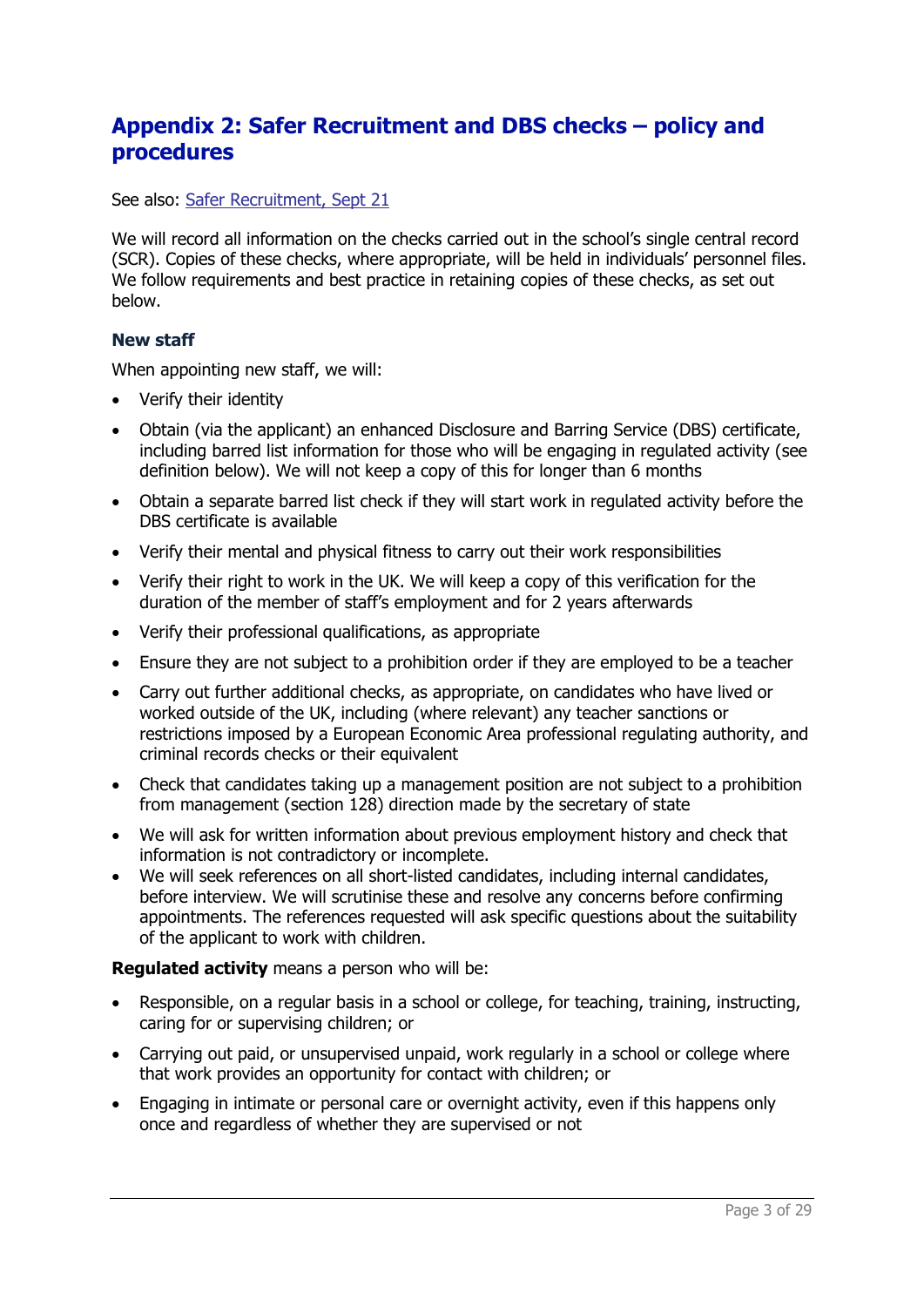# **Existing staff**

- If we have concerns about an existing member of staff's suitability to work with children, we will carry out all the relevant checks as if the individual was a new member of staff. We will also do this if an individual moves from a post that is not regulated activity to one that is.
- We will refer to the DBS anyone who has harmed, or poses a risk of harm, to a child or vulnerable adult where:
	- − We believe the individual has engaged in [relevant conduct;](about:blank#relevant-conduct-in-relation-to-children) or
	- − The individual has received a caution or conviction for a relevant offence, or there is reason to believe the individual has committed a listed relevant offence, under the [Safeguarding Vulnerable Groups Act 2006 \(Prescribed Criteria and Miscellaneous](about:blank)  [Provisions\) Regulations 2009;](about:blank) or
	- − The 'harm test' is satisfied in respect of the individual (i.e. they may harm a child or vulnerable adult or put them at risk of harm); and
	- − The individual has been removed from working in regulated activity (paid or unpaid) or would have been removed if they had not left

# **Agency and third-party staff**

• We will obtain written notification from any agency or third-party organisation that it has carried out the necessary safer recruitment checks that we would otherwise perform. We will also check that the person presenting themselves for work is the same person on whom the checks have been made.

# **Contractors**

- We will ensure that any contractor, or any employee of the contractor, who is to work at the school has had the appropriate level of DBS check (this includes contractors who are provided through a PFI or similar contract). This will be:
- An enhanced DBS check with barred list information for contractors engaging in regulated activity
- An enhanced DBS check, not including barred list information, for all other contractors who are not in regulated activity but whose work provides them with an opportunity for regular contact with children
- We will obtain the DBS check for self-employed contractors.
- We will not keep copies of such checks for longer than 6 months.
- Contractors who have not had any checks will not be allowed to work unsupervised or engage in regulated activity under any circumstances.
- We will check the identity of all contractors and their staff on arrival at the school.

# **Trainee/student teachers**

- Where applicants for initial teacher training are salaried by us, we will ensure that all necessary checks are carried out.
- Where trainee teachers are fee-funded, we will obtain written confirmation from the training provider that necessary checks have been carried out and that the trainee has been judged by the provider to be suitable to work with children.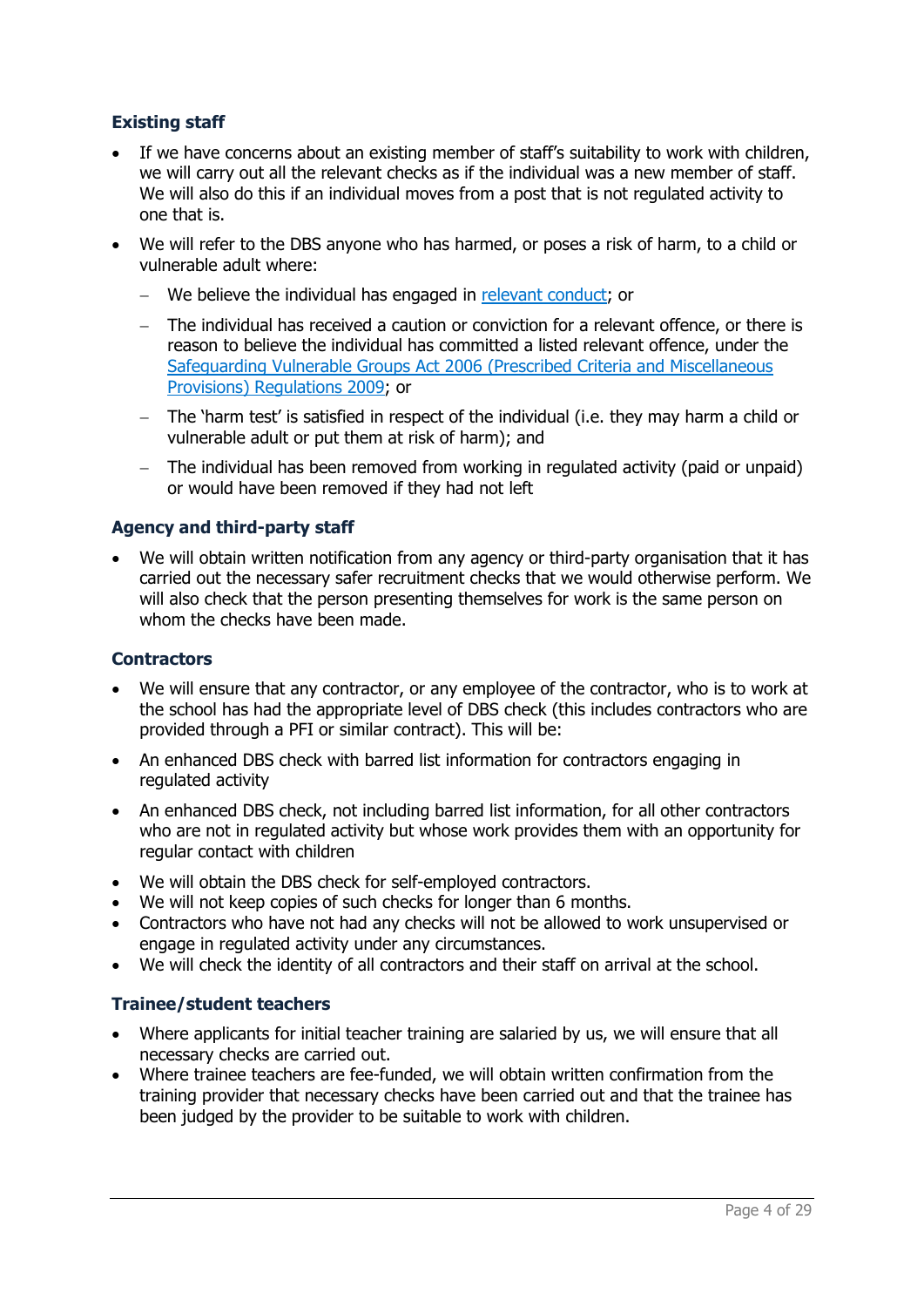# **Volunteers**

We will:

- Never leave an unchecked volunteer unsupervised or allow them to work in regulated activity
- Obtain an enhanced DBS check with barred list information for all volunteers who are new to working in regulated activity
- Carry out a risk assessment when deciding whether to seek an enhanced DBS check without barred list information for any volunteers not engaging in regulated activity. We will retain a record of this risk assessment

#### **Governors**

- All governors, trustees, local governors and members will have an enhanced DBS check without barred list information.
- They will have an enhanced DBS check with barred list information if working in regulated activity.
- The chair of the board will have their DBS check countersigned by the secretary of state.
- All proprietors, trustees, local governors and members will also have the following checks:
	- − A section 128 check (to check prohibition on participation in management under [section 128 of the Education and Skills Act 2008\)](about:blank). **[Section 128 checks are only** required for local governors if they have retained or been delegated any management responsibilities.]
	- − Identity
	- − Right to work in the UK
	- − Other checks deemed necessary if they have lived or worked outside the UK

#### **Staff working in alternative provision settings**

• Where we place a pupil with an alternative provision provider, we obtain written confirmation from the provider that they have carried out the appropriate safeguarding checks on individuals working there that we would otherwise perform.

#### **Adults who supervise pupils on work experience**

- When organising work experience, we will ensure that policies and procedures are in place to protect children from harm.
- We will also consider whether it is necessary for barred list checks to be carried out on the individuals who supervise a pupil under 16 on work experience. This will depend on the specific circumstances of the work experience, including the nature of the supervision, the frequency of the activity being supervised, and whether the work is regulated activity.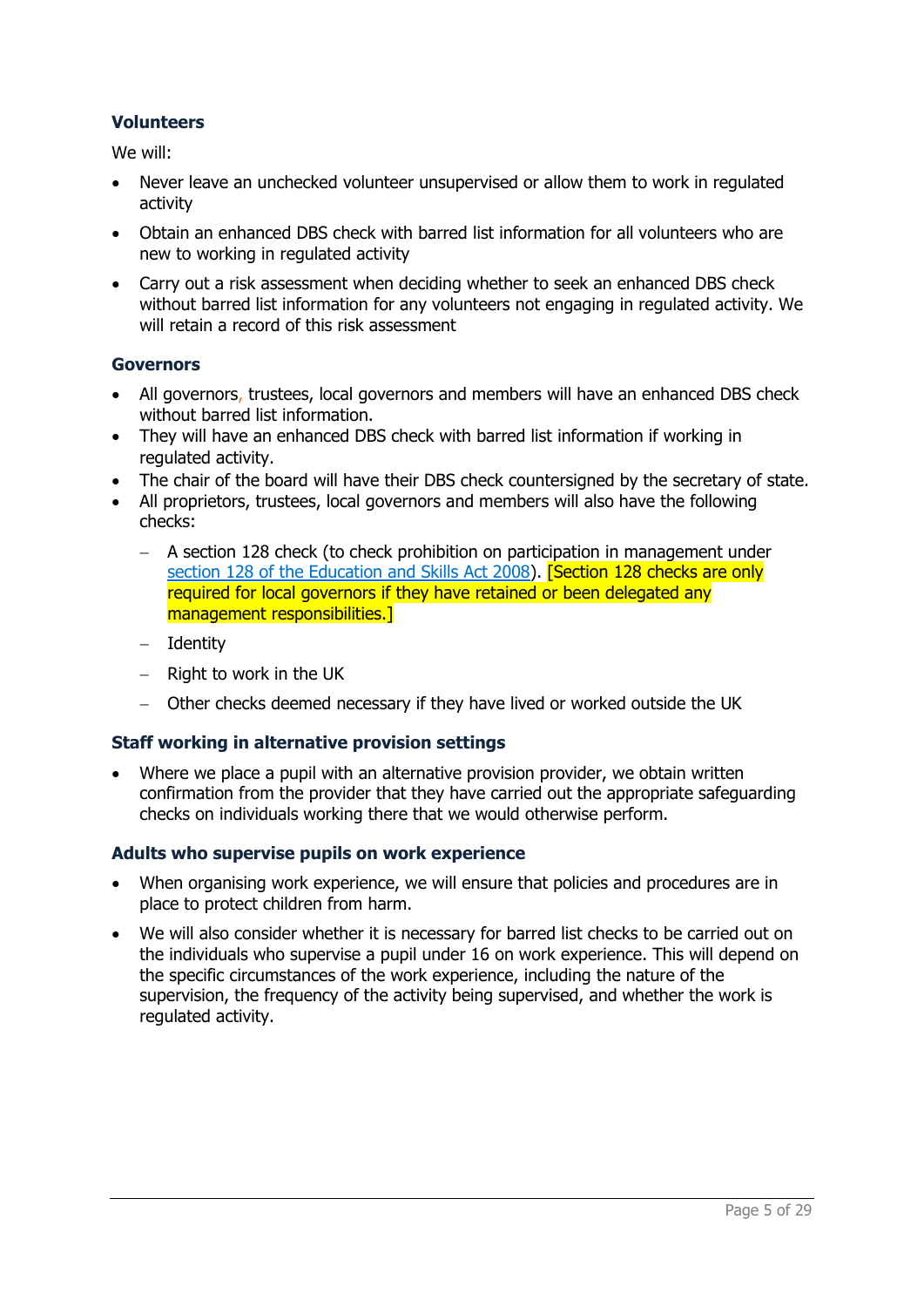# **Pupils staying with host families**

- Where the school makes arrangements for pupils to be provided with care and accommodation by a host family to which they are not related (for example, during a foreign exchange visit), we will request enhanced DBS checks with barred list information on those people.
- Where the school is organising such hosting arrangements overseas and host families cannot be checked in the same way, we will work with our partner schools abroad to ensure that similar assurances are undertaken prior to the visit.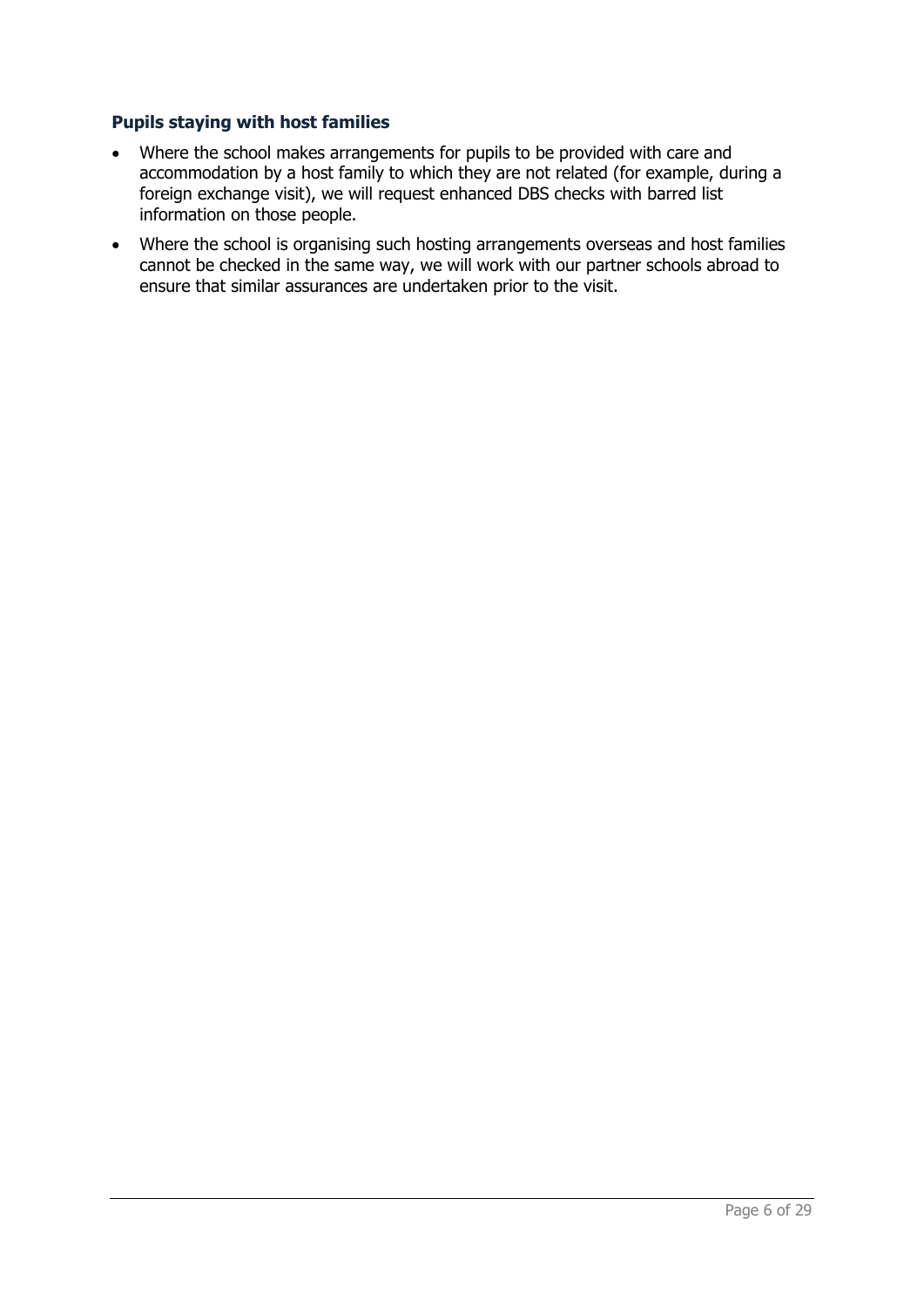# <span id="page-8-0"></span>**Appendix 3: Allegations of abuse made against staff**

See also: [Allegations & concerns about staff & volunteers in education settings, Sept 21](https://www.safeguardingsheffieldchildren.org/assets/1/allegations___concerns_about_staff___volunteers_sept_21.pdf)

This section of this policy applies to all cases in which it is alleged that a current member of staff, including a supply teacher or volunteer, has:

Behaved in a way that has harmed a child, or may have harmed a child, or

Possibly committed a criminal offence against or related to a child, or

Behaved towards a child or children in a way that indicates he or she may pose a risk of harm to children, or

Behaved or may have behaved in a way that indicates they may not be suitable to work with children

It applies regardless of whether the alleged abuse took place in the school. Allegations against a teacher who is no longer teaching and historical allegations of abuse will be referred to the police.

We will deal with any allegation of abuse against a member of staff or volunteer very quickly, in a fair and consistent way that provides effective child protection while also supporting the individual who is the subject of the allegation.

Our procedures for dealing with allegations will be applied with common sense and judgement.

#### **Suspension of the accused until the case is resolved**

Suspension will not be the default position, and will only be considered in cases where there is reason to suspect that a child or other children is/are at risk of harm, or the case is so serious that it might be grounds for dismissal. In such cases, we will only suspend an individual if we have considered all other options available and there is no reasonable alternative.

Based on an assessment of risk, we will consider alternatives such as:

- Redeployment within the school so that the individual does not have direct contact with the child or children concerned
- Providing an assistant to be present when the individual has contact with children
- Redeploying the individual to alternative work in the school so that they do not have unsupervised access to children
- Moving the child or children to classes where they will not come into contact with the individual, making it clear that this is not a punishment and parents have been consulted
- Temporarily redeploying the individual to another role in a different location, for example to an alternative school or other work for the MAT.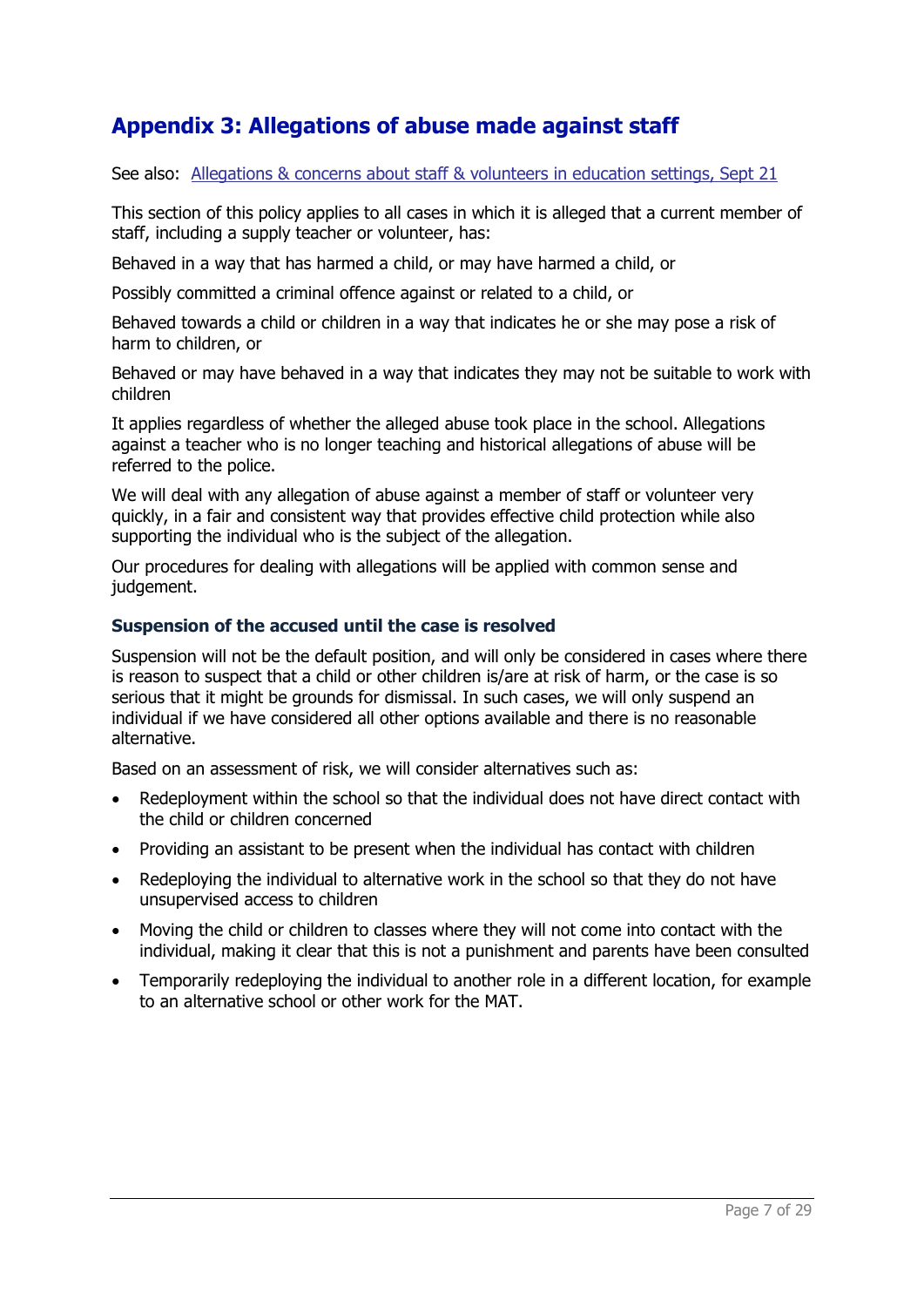# **Definitions for outcomes of allegation investigations**

**Substantiated:** there is sufficient evidence to prove the allegation

**Malicious:** there is sufficient evidence to disprove the allegation and there has been a deliberate act to deceive

**False:** there is sufficient evidence to disprove the allegation

**Unsubstantiated:** there is insufficient evidence to either prove or disprove the allegation (this does not imply guilt or innocence)

**Unfounded**: to reflect cases where there is no evidence or proper basis which supports the allegation being made

#### **Procedure for dealing with allegations**

In the event of an allegation that meets the criteria above, the Headteacher (or Chair of Governors where the Headteacher is the subject of the allegation) – the **'case manager'** – will take the following steps:

- Immediately discuss the allegation with the designated officer at the local authority. This is to consider the nature, content and context of the allegation and agree a course of action, including whether further enquiries are necessary to enable a decision on how to proceed, and whether it is necessary to involve the police and/or children's social care services. (The case manager may, on occasion, consider it necessary to involve the police *before* consulting the designated officer  $-$  for example, if the accused individual is deemed to be an immediate risk to children or there is evidence of a possible criminal offence. In such cases, the case manager will notify the designated officer as soon as practicably possible after contacting the police)
- Inform the accused individual of the concerns or allegations and likely course of action as soon as possible after speaking to the designated officer (and the police or children's social care services, where necessary). Where the police and/or children's social care services are involved, the case manager will only share such information with the individual as has been agreed with those agencies
- Where appropriate (in the circumstances described above), carefully consider whether suspension of the individual from contact with children at the school is justified or whether alternative arrangements such as those outlined above can be put in place. Advice will be sought from the designated officer, police and/or children's social care services, as appropriate

**If immediate suspension is considered necessary**, agree and record the rationale for this with the designated officer. The record will include information about the alternatives to suspension that have been considered, and why they were rejected. Written confirmation of the suspension will be provided to the individual facing the allegation or concern within 1 working day, and the individual will be given a named contact at the school and their contact details

**If it is decided that no further action is to be taken** in regard to the subject of the allegation or concern, record this decision and the justification for it and agree with the designated officer what information should be put in writing to the individual and by whom, as well as what action should follow both in respect of the individual and those who made the initial allegation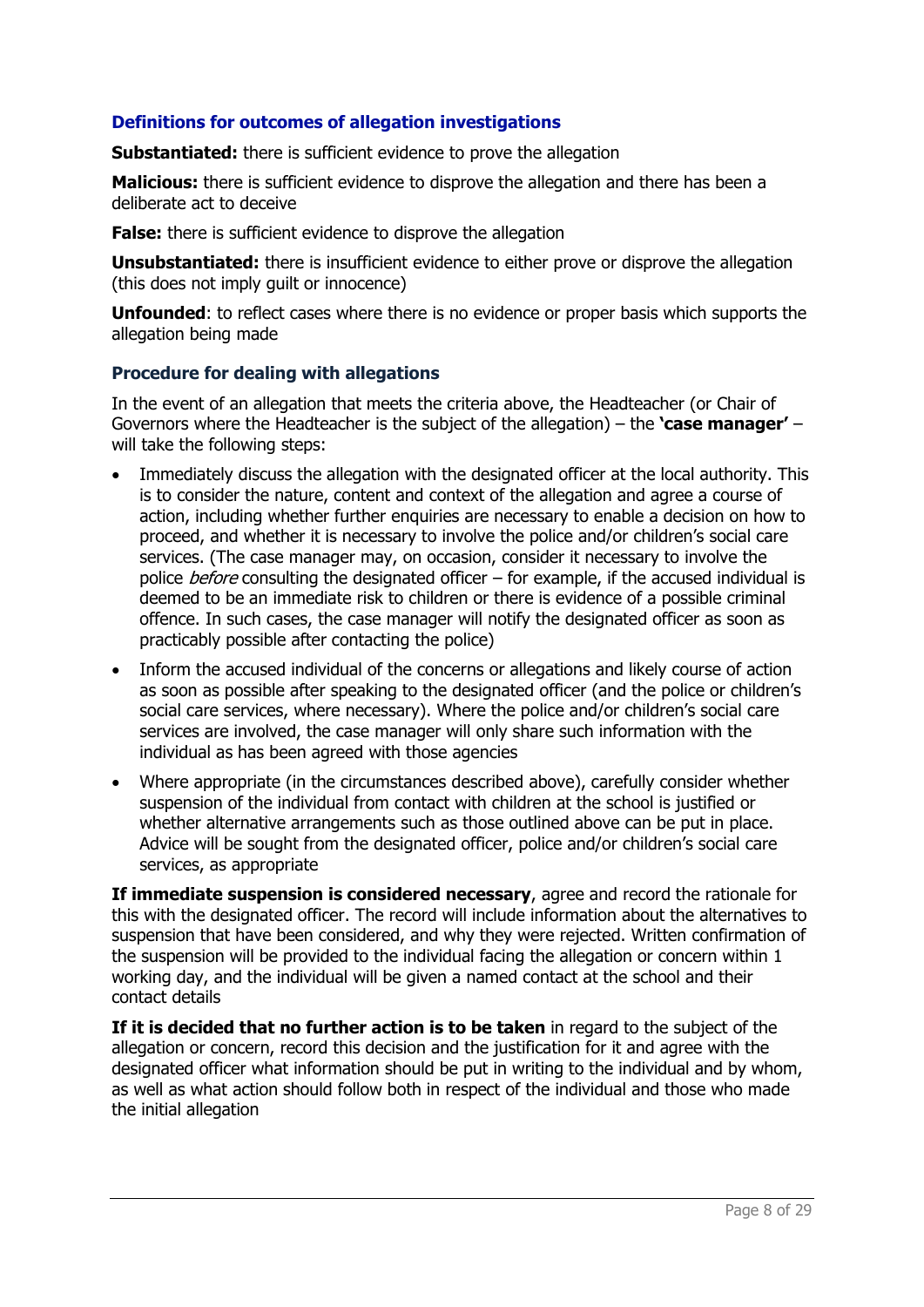**If it is decided that further action is needed**, take steps as agreed with the designated officer to initiate the appropriate action in school and/or liaise with the police and/or children's social care services as appropriate.

Provide effective support for the individual facing the allegation or concern, including appointing a named representative to keep them informed of the progress of the case and considering what other support is appropriate. [Add further information here about the support available to individuals in your context, such as who they can turn to for advice  $$ trade union representatives, or a colleague, for example – and any school/local authority/trust arrangements for welfare counselling or medical advice].

Inform the parents or carers of the child/children involved about the allegation as soon as possible if they do not already know (following agreement with children's social care services and/or the police, if applicable). The case manager will also inform the parents or carers of the requirement to maintain confidentiality about any allegations made against teachers (where this applies) while investigations are ongoing. Any parent or carer who wishes to have the confidentiality restrictions removed in respect of a teacher will be advised to seek legal advice.

Keep the parents or carers of the child/children involved informed of the progress of the case and the outcome, where there is not a criminal prosecution, including the outcome of any disciplinary process (in confidence).

Make a referral to the DBS where it is thought that the individual facing the allegation or concern has engaged in conduct that harmed or is likely to harm a child, or if the individual otherwise poses a risk of harm to a child.

If the school is made aware that the secretary of state has made an interim prohibition order in respect of an individual, we will immediately suspend that individual from teaching, pending the findings of the investigation by the Teaching Regulation Agency.

Where the police are involved, wherever possible the multi academy trust will ask the police at the start of the investigation to obtain consent from the individuals involved to share their statements and evidence for use in the school's disciplinary process, should this be required at a later point.

# **Additional considerations for supply staff**

If there are concerns or an allegation is made against someone not directly employed by the school, such as supply staff provided by an agency, we will take the actions below in addition to our standard procedures.

We will not decide to stop using a supply teacher due to safeguarding concerns without finding out the facts and liaising with our local authority designated officer to determine a suitable outcome.

The governing board will discuss with the agency whether it is appropriate to suspend the supply teacher, or redeploy them to another part of the school, while the school carries out the investigation.

We will involve the agency fully, but the school will take the lead in collecting the necessary information and providing it to the local authority designated officer as required.

We will address issues such as information sharing, to ensure any previous concerns or allegations known to the agency are taken into account (we will do this, for example, as part of the allegations management meeting or by liaising directly with the agency where necessary).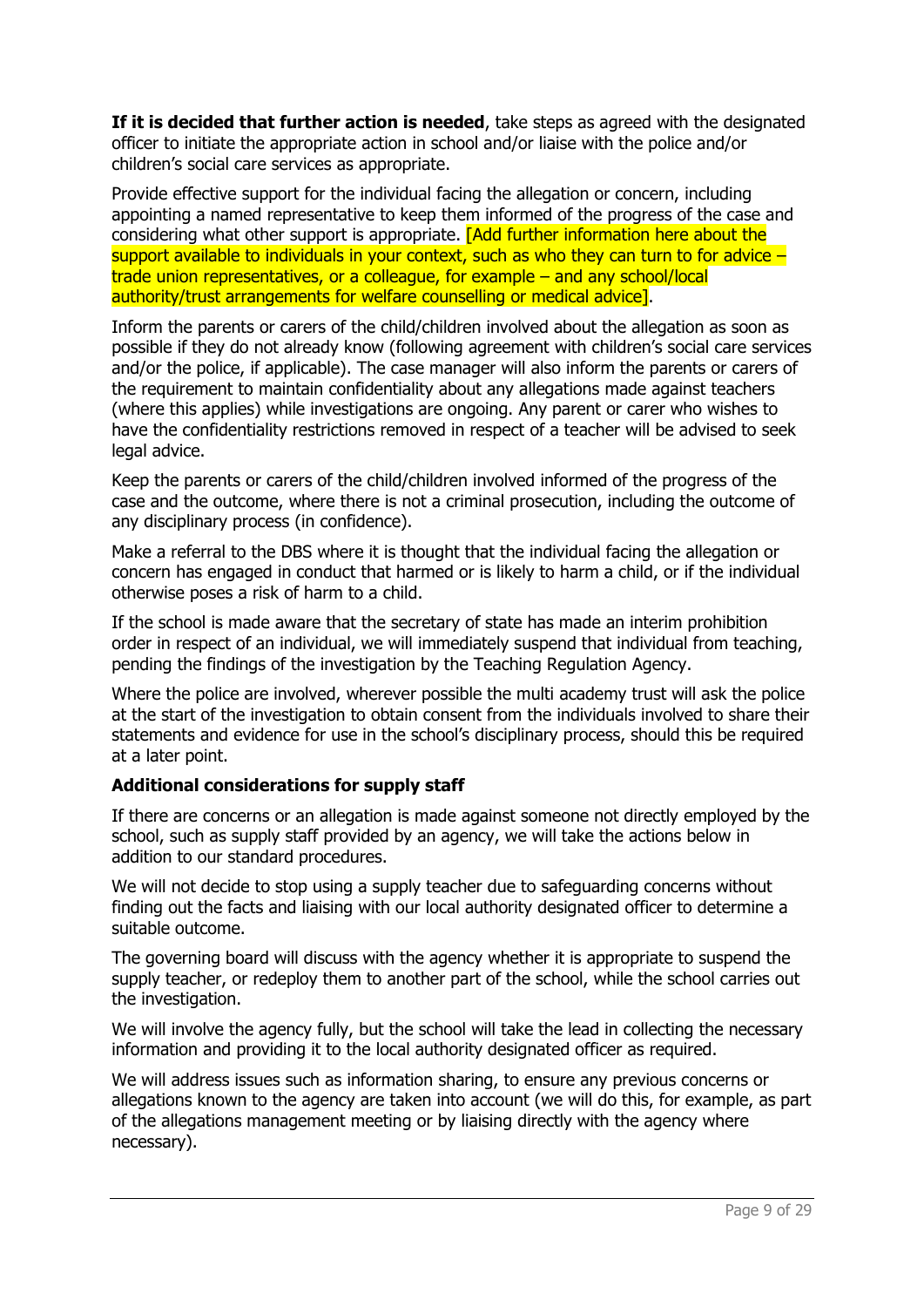When using an agency, we will inform them of our process for managing allegations, and keep them updated about our policies as necessary, and will invite the agency's HR manager or equivalent to meetings as appropriate.

# **Timescales**

- Any cases where it is clear immediately that the allegation is unsubstantiated or malicious will be resolved within 1 week
- If the nature of an allegation does not require formal disciplinary action, we will institute appropriate action within 3 working days
- If a disciplinary hearing is required and can be held without further investigation, we will hold this within 15 working days

# **Specific actions**

# **Action following a criminal investigation or prosecution**

The case manager will discuss with the local authority's designated officer whether any further action, including disciplinary action, is appropriate and, if so, how to proceed, taking into account information provided by the police and/or children's social care services.

#### **Conclusion of a case where the allegation is substantiated**

If the allegation is substantiated and the individual is dismissed or the school ceases to use their services, or the individual resigns or otherwise ceases to provide their services, the case manager and the school's personnel adviser will discuss with the designated officer whether to make a referral to the DBS for consideration of whether inclusion on the barred lists is required. If they think that the individual has engaged in conduct that has harmed (or is likely to harm) a child, or if they think the person otherwise poses a risk of harm to a child, they must make a referral to the DBS.

If the individual concerned is a member of teaching staff, the case manager and personnel adviser will discuss with the designated officer whether to refer the matter to the Teaching Regulation Agency to consider prohibiting the individual from teaching.

# **Individuals returning to work after suspension**

If it is decided on the conclusion of a case that an individual who has been suspended can return to work, the case manager will consider how best to facilitate this.

The case manager will also consider how best to manage the individual's contact with the child or children who made the allegation, if they are still attending the school.

# **Unsubstantiated or malicious allegations**

If an allegation is shown to be deliberately invented, or malicious, the Headteacher, or other appropriate person in the case of an allegation against the Headteacher, will consider whether any disciplinary action is appropriate against the pupil(s) who made it, or whether the police should be asked to consider whether action against those who made the allegation might be appropriate, even if they are not a pupil.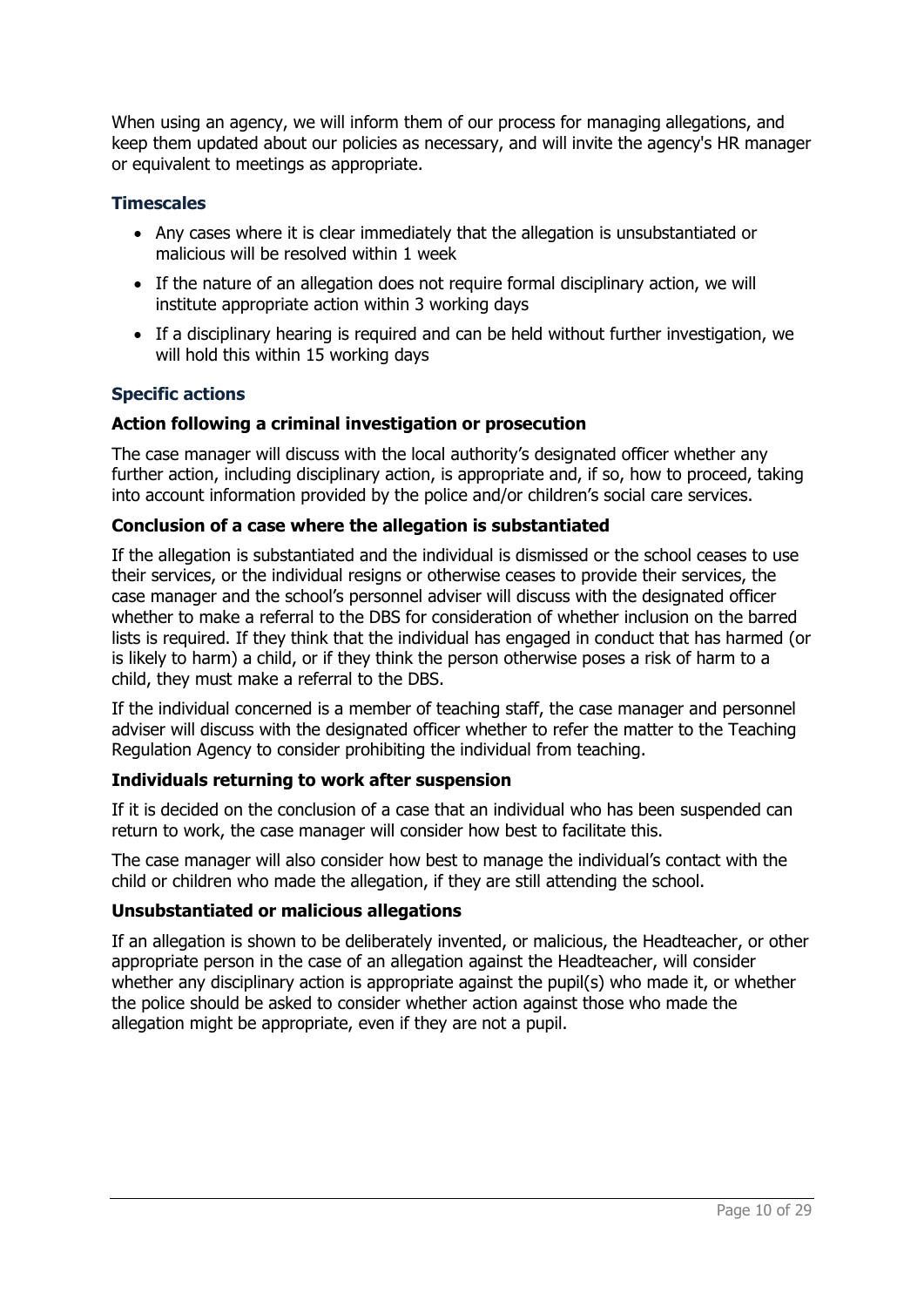# **Confidentiality**

The school will make every effort to maintain confidentiality and guard against unwanted publicity while an allegation is being investigated or considered.

The case manager will take advice from the local authority's designated officer, police and children's social care services, as appropriate, to agree:

- Who needs to know about the allegation and what information can be shared
- How to manage speculation, leaks and gossip, including how to make parents or carers of a child/children involved aware of their obligations with respect to confidentiality
- What, if any, information can be reasonably given to the wider community to reduce speculation
- How to manage press interest if, and when, it arises

# **Record-keeping**

The case manager will maintain clear records about any case where the allegation or concern meets the criteria above and store them on the individual's confidential personnel file for the duration of the case. Such records will include:

- A clear and comprehensive summary of the allegation
- Details of how the allegation was followed up and resolved
- Notes of any action taken, and decisions reached (and justification for these, as stated above)

If an allegation or concern is not found to have been malicious, the school will retain the records of the case on the individual's confidential personnel file and provide a copy to the individual.

Where records contain information about allegations of sexual abuse, we will preserve these for the Independent Inquiry into Child Sexual Abuse (IICSA), for the term of the inquiry. We will retain all other records at least until the individual has reached normal pension age, or for 10 years from the date of the allegation if that is longer.

The records of any allegation that is found to be malicious will be deleted from the individual's personnel file.

# **References**

When providing employer references, we will not refer to any allegation that has been proven to be false, unsubstantiated or malicious, or any history of allegations where all such allegations have been proven to be false, unsubstantiated or malicious.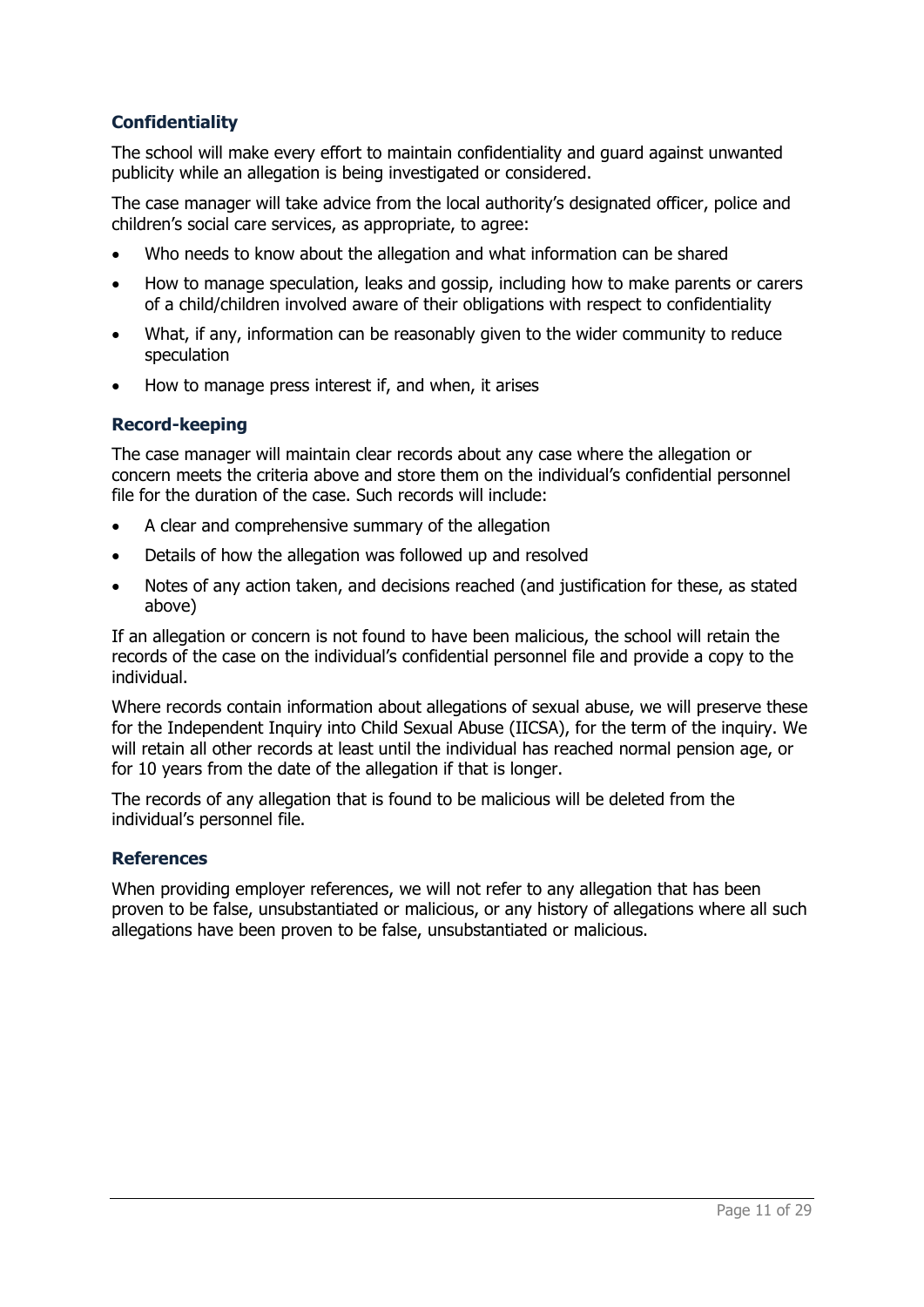# **Learning lessons**

After any cases where the allegations are *substantiated*, we will review the circumstances of the case with the local authority's designated officer to determine whether there are any improvements that we can make to the school's procedures or practice to help prevent similar events in the future.

This will include consideration of (as applicable):

- Issues arising from the decision to suspend the member of staff
- The duration of the suspension
- Whether or not the suspension was justified
- The use of suspension when the individual is subsequently reinstated. We will consider how future investigations of a similar nature could be carried out without suspending the individual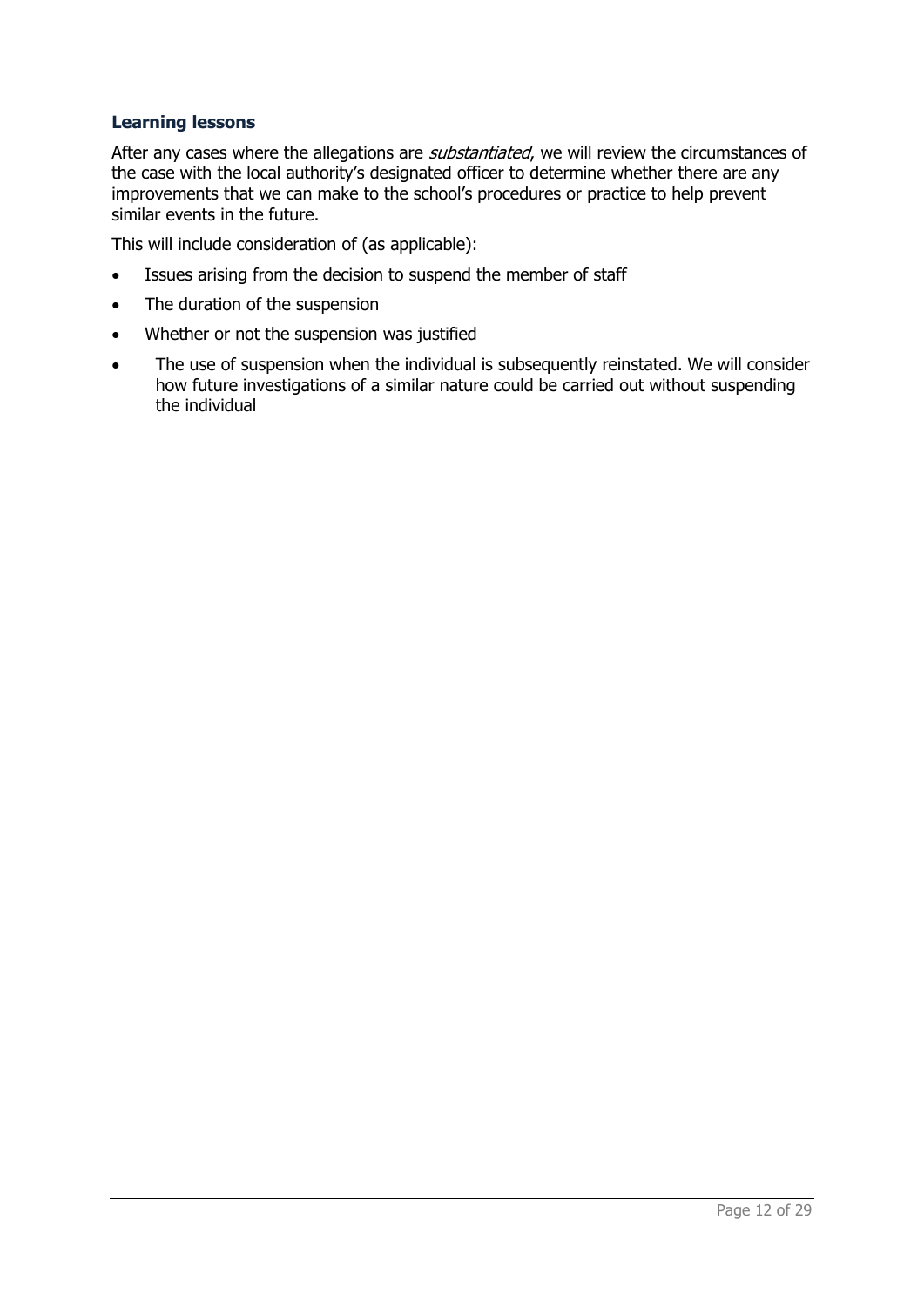# <span id="page-14-0"></span>**Appendix 4: Specific safeguarding issues**

This appendix is based on the advice in annex A of Keeping Children Safe in Education –and locally agreed procedures set out in the Sheffield Children Safeguarding policies, procedures and guidance.

#### **Children missing from education, home or care.**

#### [Missing from education, home or care, Sept 21](https://www.safeguardingsheffieldchildren.org/assets/1/missing_from_education_home_or_care_sept_21.pdf)

A child going missing from education, particularly repeatedly, can be a warning sign of a range of safeguarding issues. This might include abuse or neglect, such as sexual abuse or exploitation or child criminal exploitation, or issues such as mental health problems, substance abuse, radicalisation, FGM or forced marriage.

There are many circumstances where a child may become missing from education, but some children are particularly at risk. These include children who:

- Are at risk of harm or neglect
- Are at risk of forced marriage or FGM
- Come from Gypsy, Roma, or traveller families
- Come from the families of service personnel
- Go missing or run away from home or care
- Are supervised by the youth justice system
- Cease to attend a school
- Come from new migrant families

We will follow our procedures for unauthorised absence and for dealing with children who go missing from education, particularly on repeat occasions, to help identify the risk of abuse and neglect, including sexual exploitation, and to help prevent the risks of going missing in future. This includes informing the local authority if a child leaves the school without a new school being named, and adhering to requirements with respect to sharing information with the local authority, when applicable, when removing a child's name from the admission register at non-standard transition points.

Staff will be trained in signs to look out for and the individual triggers to be aware of when considering the risks of potential safeguarding concerns which may be related to being missing, such as travelling to conflict zones, FGM and forced marriage.

If a staff member suspects that a child is suffering from harm or neglect, we will follow local child protection procedures, including with respect to making reasonable enquiries. We will make an immediate referral to the local authority children's social care team, and the police, if the child is suffering or likely to suffer from harm, or in immediate danger.

#### **Child criminal exploitation**

#### [Child Criminal & Sexual Exploitation, Sept 21](https://www.safeguardingsheffieldchildren.org/assets/1/child_criminal___sexual_exploitation_sept_21.pdf)

Child criminal exploitation (CCE) is a form of abuse where an individual or group takes advantage of an imbalance of power to coerce, control, manipulate or deceive a child into criminal activity, in exchange for something the victim needs or wants, and/or for the financial or other advantage of the perpetrator or facilitator, and/or through violence or the threat of violence.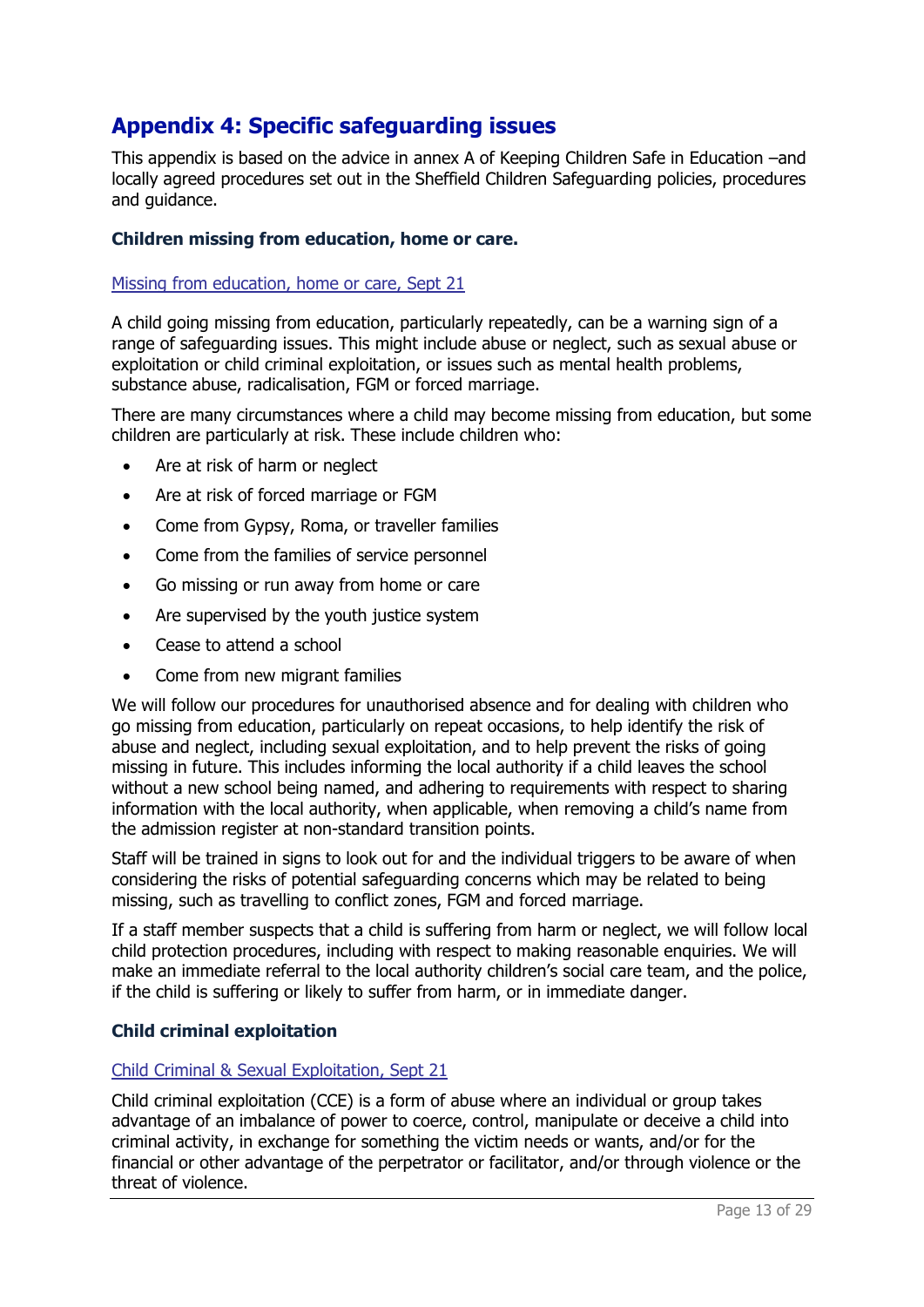The abuse can be perpetrated by males or females, and children or adults. It can be a oneoff occurrence or a series of incidents over time and range from opportunistic to complex organised abuse.

The victim can be exploited even when the activity appears to be consensual. It does not always involve physical contact and can happen online. For example, young people may be forced to work in cannabis factories, coerced into moving drugs or money across the country (county lines), forced to shoplift or pickpocket, or to threaten other young people.

# **Indicators of CCE can include a child:**

- Appearing with unexplained gifts or new possessions
- Associating with other young people involved in exploitation
- Suffering from changes in emotional wellbeing
- Misusing drugs and alcohol
- Going missing for periods of time or regularly coming home late
- Regularly missing school or education
- Not taking part in education

If a member of staff suspects CCE, they will discuss this with the DSL. The DSL will trigger the local safeguarding procedures, including a referral to the local authority's children's social care team and the police, if appropriate.

# **Child sexual exploitation**

Child sexual exploitation (CSE) is a form of abuse where an individual or group takes advantage of an imbalance of power to coerce, manipulate or deceive a child into sexual activity, in exchange for something the victim needs or wants and/or for the financial advantage or increased status of the perpetrator or facilitator. It may, or may not, be accompanied by violence or threats of violence.

The abuse can be perpetrated by males or females, and children or adults. It can be a oneoff occurrence or a series of incidents over time and range from opportunistic to complex organised abuse.

The victim can be exploited even when the activity appears to be consensual. Children or young people who are being sexually exploited may not understand that they are being abused. They often trust their abuser and may be tricked into believing they are in a loving, consensual relationship.

CSE can include both physical contact (penetrative and non-penetrative acts) and noncontact sexual activity. It can also happen online. For example, young people may be persuaded or forced to share sexually explicit images of themselves, have sexual conversations by text, or take part in sexual activities using a webcam. CSE may also occur without the victim's immediate knowledge, for example through others copying videos or images.

In addition to the CCE indicators above, indicators of CSE can include a child:

- Having an older boyfriend or girlfriend
- Suffering from sexually transmitted infections or becoming pregnant

If a member of staff suspects CSE, they will discuss this with the DSL. The DSL will trigger the local safeguarding procedures, including a referral to the local authority's children's social care team and the police, if appropriate.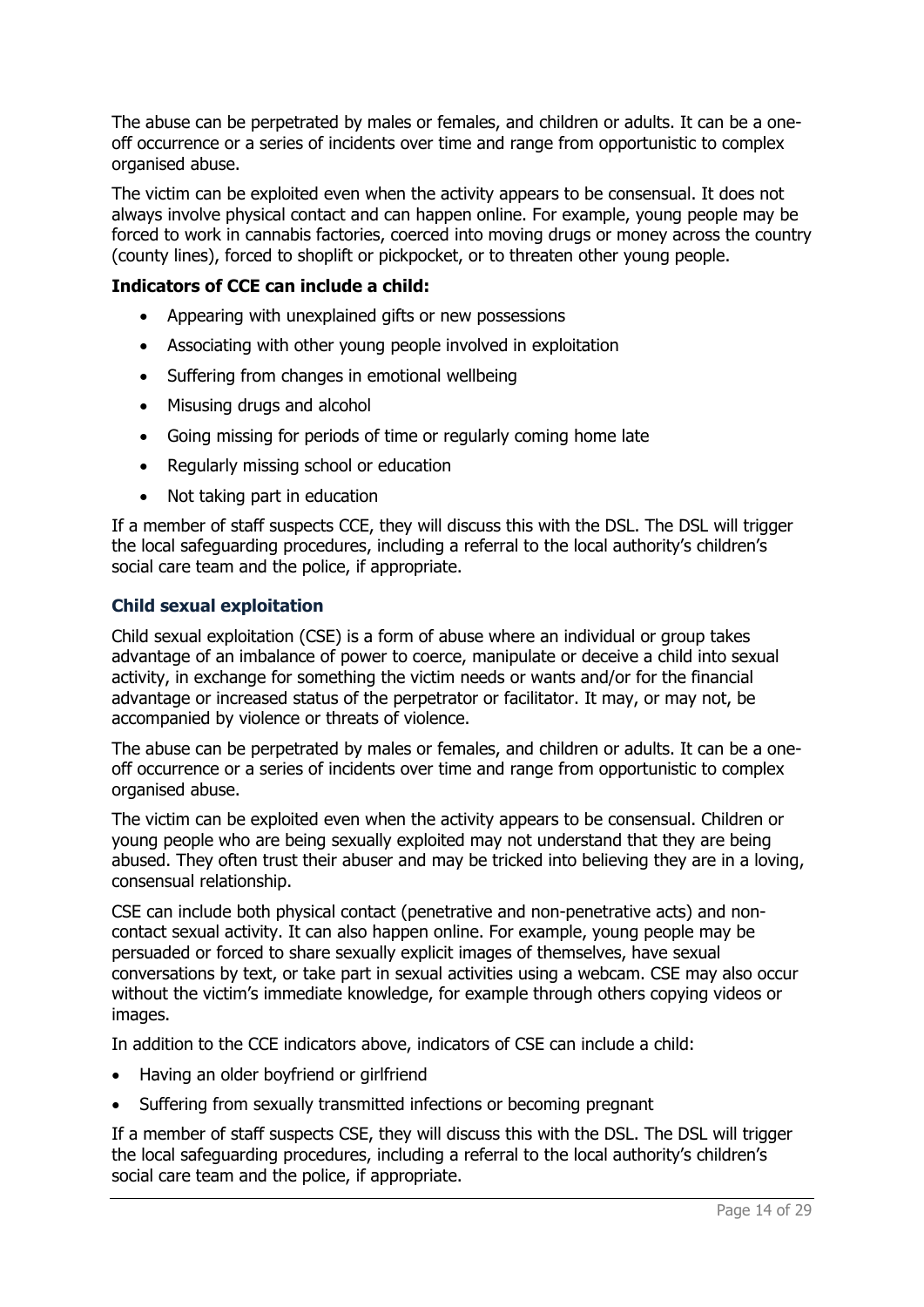# **Domestic abuse**

#### [Domestic Abuse, Sept 21](https://www.safeguardingsheffieldchildren.org/assets/1/domestic_abuse_sept_21.pdf)

Children can witness and be adversely affected by domestic abuse and/or violence at home where it occurs between family members. In some cases, a child may blame themselves for the abuse or may have had to leave the family home as a result.

Older children may also experience domestic abuse and/or violence in their own personal relationships.

Exposure to domestic abuse and/or violence can have a serious, long-lasting emotional and psychological impact on children.

If police are called to an incident of domestic abuse and any children in the household have experienced the incident, the police will inform the key adult in school (usually the designated safeguarding lead) before the child or children arrive at school the following day. This is the procedure where police forces are part of [Operation Encompass.](about:blank) An operation encompass letter will be sent to the DSL through AnyComms.

The DSL will provide support according to the child's needs and update records about their circumstances.

#### **Homelessness**

Being homeless or being at risk of becoming homeless presents a real risk to a child's welfare.

The DSL **[and deputy/deputies]** will be aware of contact details and referral routes in to the local housing authority so they can raise/progress concerns at the earliest opportunity (where appropriate and in accordance with local procedures).

Where a child has been harmed or is at risk of harm, the DSL will also make a referral to children's social care.

#### **So-called 'honour-based' abuse (including FGM and forced marriage)**

#### [Faith & cultural abuse, Sept 21](https://www.safeguardingsheffieldchildren.org/assets/1/faith___cultural_abuses_sept_21.pdf)

So-called 'honour-based' abuse (HBA) encompasses incidents or crimes committed to protect or defend the honour of the family and/or community, including FGM, forced marriage, and practices such as breast ironing.

Abuse committed in this context often involves a wider network of family or community pressure and can include multiple perpetrators.

All forms of HBA are abuse and will be handled and escalated as such. All staff will be alert to the possibility of a child being at risk of HBA or already having suffered it. If staff have a concern, they will speak to the DSL, who will activate local safeguarding procedures.

#### **FGM**

The DSL will make sure that staff have access to appropriate training to equip them to be alert to children affected by FGM or at risk of FGM.

Section 7.3 of this policy sets out the procedures to be followed if a staff member discovers that an act of FGM appears to have been carried out or suspects that a pupil is at risk of FGM.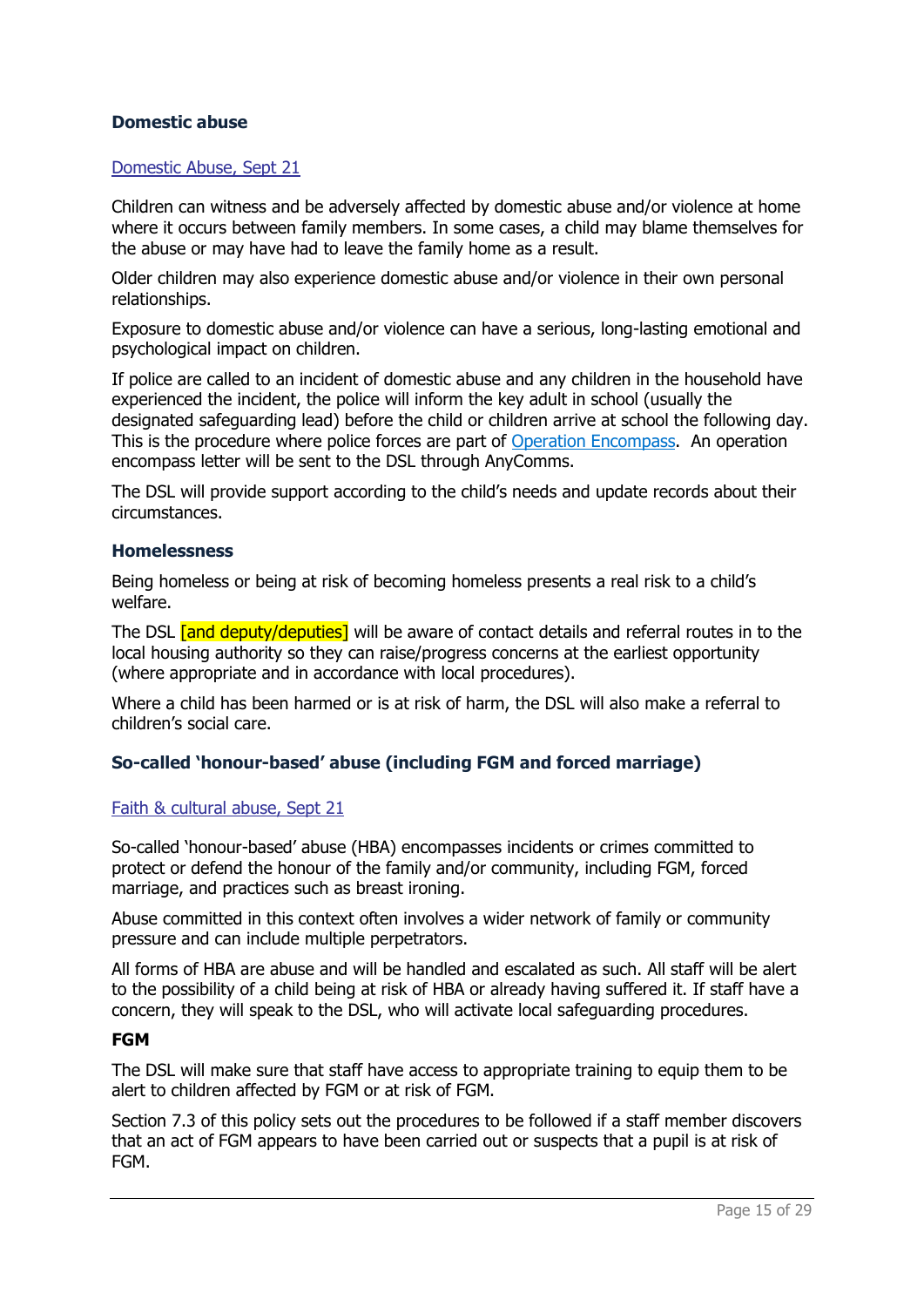Indicators that FGM has already occurred include:

- A pupil confiding in a professional that FGM has taken place
- A mother/family member disclosing that FGM has been carried out
- A family/pupil already being known to social services in relation to other safeguarding issues
- A girl:
	- − Having difficulty walking, sitting or standing, or looking uncomfortable
	- Finding it hard to sit still for long periods of time (where this was not a problem previously)
	- − Spending longer than normal in the bathroom or toilet due to difficulties urinating
	- − Having frequent urinary, menstrual or stomach problems
	- − Avoiding physical exercise or missing PE
	- − Being repeatedly absent from school, or absent for a prolonged period
	- − Demonstrating increased emotional and psychological needs for example, withdrawal or depression, or significant change in behaviour
	- − Being reluctant to undergo any medical examinations
	- − Asking for help, but not being explicit about the problem
	- − Talking about pain or discomfort between her legs

Potential signs that a pupil may be at risk of FGM include:

- The girl's family having a history of practising FGM (this is the biggest risk factor to consider)
- FGM being known to be practised in the girl's community or country of origin
- A parent or family member expressing concern that FGM may be carried out
- A family not engaging with professionals (health, education or other) or already being known to social care in relation to other safeguarding issues
- A girl:
	- − Having a mother, older sibling or cousin who has undergone FGM
	- − Having limited level of integration within UK society
	- − Confiding to a professional that she is to have a "special procedure" or to attend a special occasion to "become a woman"
	- − Talking about a long holiday to her country of origin or another country where the practice is prevalent, or parents stating that they or a relative will take the girl out of the country for a prolonged period
	- − Requesting help from a teacher or another adult because she is aware or suspects that she is at immediate risk of FGM
	- − Talking about FGM in conversation for example, a girl may tell other children about it (although it is important to consider the context of the discussion)
	- Being unexpectedly absent from school
	- − Having sections missing from her 'red book' (child health record) and/or attending a travel clinic or equivalent for vaccinations/anti-malarial medication

The above indicators and risk factors are not intended to be exhaustive.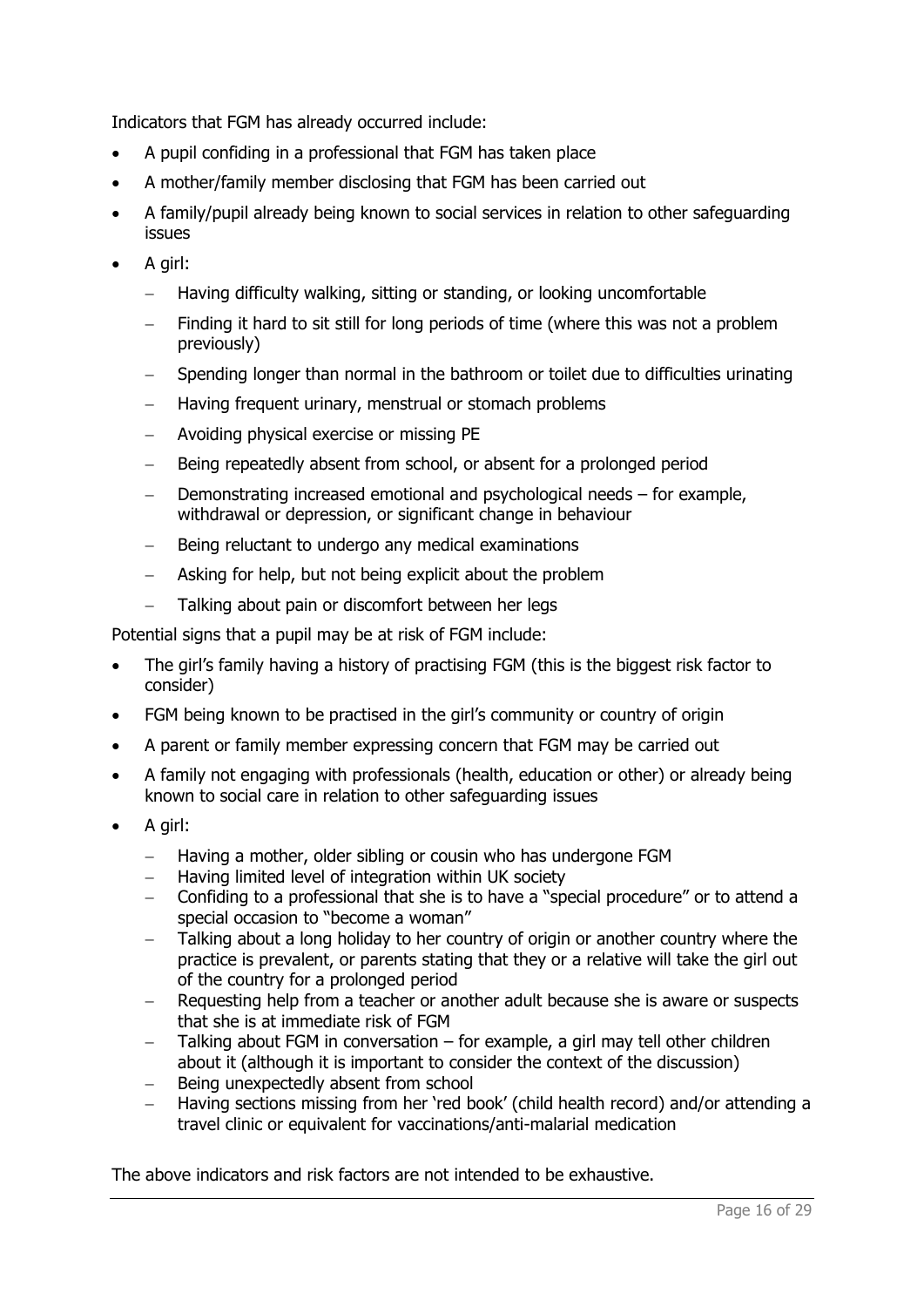# **Forced marriage**

Forcing a person into marriage is a crime. A forced marriage is one entered without the full and free consent of one or both parties and where violence, threats, or any other form of coercion is used to cause a person to enter a marriage. Threats can be physical or emotional and psychological.

Staff will receive training around forced marriage and the presenting symptoms. We are aware of the 'one chance' rule, i.e. we may only have one chance to speak to the potential victim and only one chance to save them.

If a member of staff suspects that a pupil is being forced into marriage, they will speak to the pupil about their concerns in a secure and private place. They will then report this to the DSL.

The DSL will:

- Speak to the pupil about the concerns in a secure and private place
- Activate the local safeguarding procedures and refer the case to the local authority's designated officer
- Seek advice from the Forced Marriage Unit on 020 7008 0151 or  $\frac{\text{fmu@fco.gov.uk}}{\text{fmu@fco.gov.uk}}$
- Refer the pupil to an education welfare officer, pastoral tutor, learning mentor, or school counsellor, as appropriate

# **Preventing radicalisation**

[Preventing extremism & radicalisation, Sept 21](https://www.safeguardingsheffieldchildren.org/assets/1/preventing_extremism___radicalisation_sept_21.pdf)

**Radicalisation** refers to the process by which a person comes to support terrorism and extremist ideologies associated with terrorist groups

**Extremism** is vocal or active opposition to fundamental British values, such as democracy, the rule of law, individual liberty, and mutual respect and tolerance of different faiths and beliefs. This also includes calling for the death of members of the armed forces

**Terrorism** is an action that:

- Endangers or causes serious violence to a person/people;
- Causes serious damage to property; or
- Seriously interferes or disrupts an electronic system

The use or threat of terrorism must be designed to influence the government or to intimidate the public and is made for the purpose of advancing a political, religious or ideological cause.

Schools have a duty to prevent children from being drawn into terrorism. The DSL will undertake Prevent awareness training and make sure that staff have access to appropriate training to equip them to identify children at risk.

We will assess the risk of children in our school being drawn into terrorism. This assessment will be based on an understanding of the potential risk in our local area, in collaboration with our local safeguarding partners and local police force.

We will ensure that suitable internet filtering is in place, and equip our pupils to stay safe online at school and at home.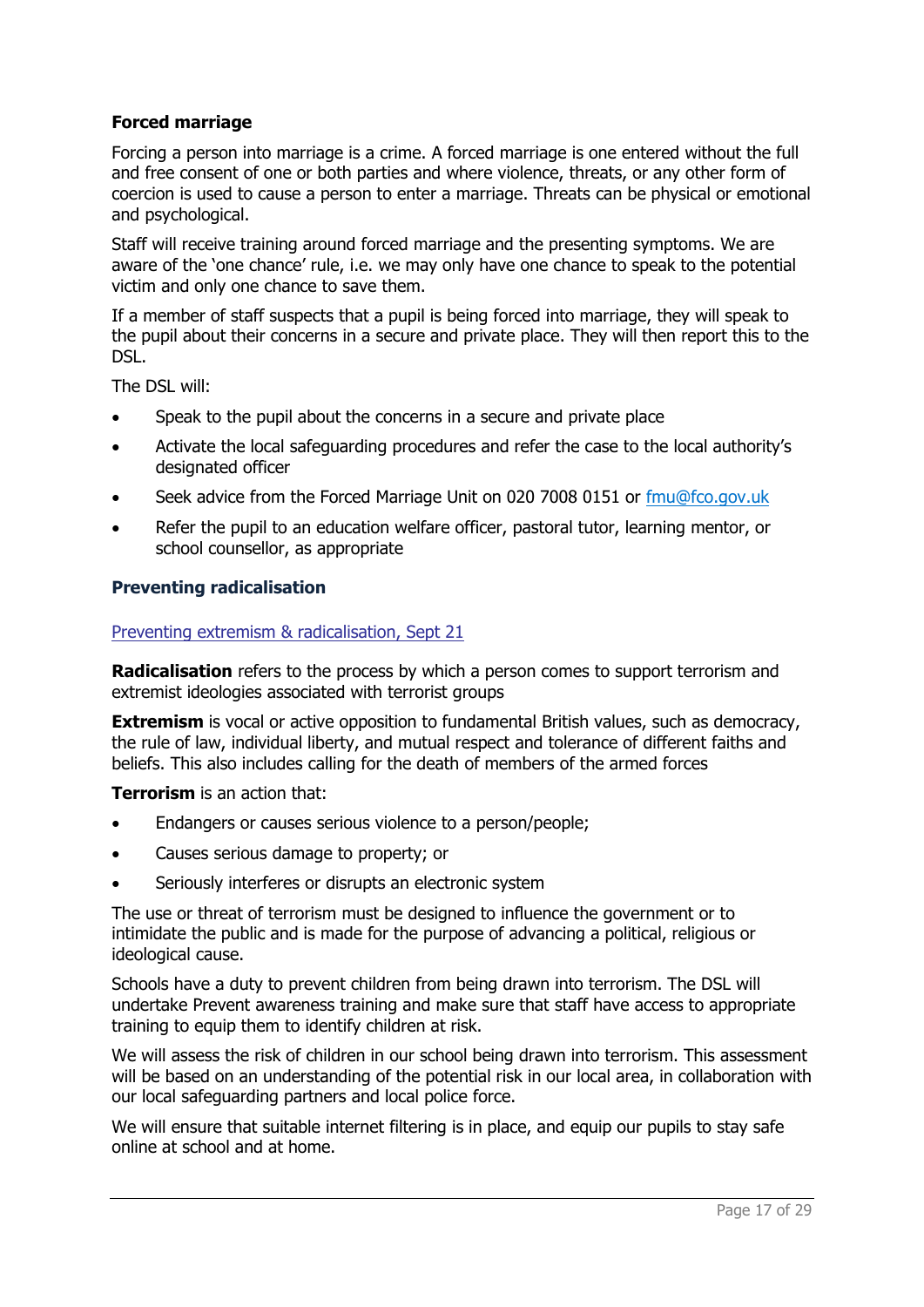There is no single way of identifying an individual who is likely to be susceptible to an extremist ideology. Radicalisation can occur quickly or over a long period.

Staff will be alert to changes in pupils' behaviour.

The government website [Educate Against Hate](about:blank) and charity [NSPCC](about:blank) say that signs that a pupil is being radicalised can include:

- Refusal to engage with, or becoming abusive to, peers who are different from themselves
- Becoming susceptible to conspiracy theories and feelings of persecution
- Changes in friendship groups and appearance
- Rejecting activities, they used to enjoy
- Converting to a new religion
- Isolating themselves from family and friends
- Talking as if from a scripted speech
- An unwillingness or inability to discuss their views
- A sudden disrespectful attitude towards others
- Increased levels of anger
- Increased secretiveness, especially around internet use
- Expressions of sympathy for extremist ideologies and groups, or justification of their actions
- Accessing extremist material online, including on Facebook or Twitter
- Possessing extremist literature
- Being in contact with extremist recruiters and joining, or seeking to join, extremist organisations

Children who are at risk of radicalisation may have low self-esteem or be victims of bullying or discrimination. It is important to note that these signs can also be part of normal teenage behaviour – staff should have confidence in their instincts and seek advice if something feels wrong.

If staff are concerned about a pupil, they will follow our procedures set out in section 7.5 of this policy, including discussing their concerns with the DSL.

Staff should **always** act if they are worried.

Further information on the school's measures to prevent radicalisation are set out in other school policies and procedures, including  $f$ list any relevant policies here – for example you may cover this in your curriculum policy, behaviour policy, online/e-safety policy, and/or others].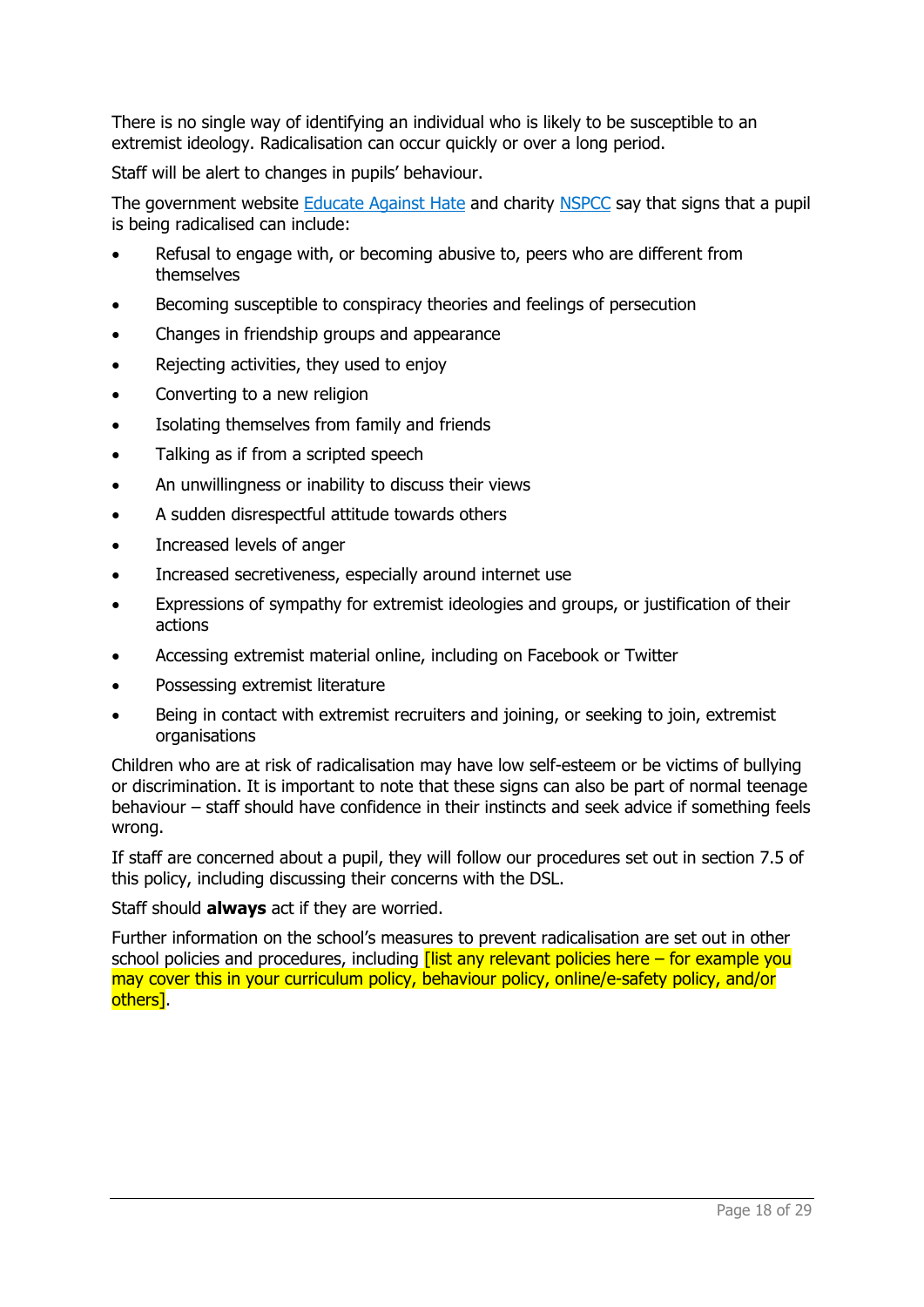# **Substance Misuse**

#### [Substance misuse, Sept 21](https://www.safeguardingsheffieldchildren.org/assets/1/substance_misuse_sept_21.pdf)

Drugs & alcohol often play a role in the lives of young people through curiosity, experimentation, recreational or problematic use. Not every young person develops problems; not all experimentation leads to continued use or misuse. However, for some, substance misuse can contribute to:

- Poor mental ill health and emotional wellbeing
- Issues at school, college or work
- Breakdown of family and peer relationships
- Engaging in further risky behaviours Vulnerable young people include those who:
- are involved in anti-social behaviour or the criminal justice system
- are or were 'Looked After' by the local authority
- are excluded from mainstream education
- go missing from education, home or care
- are homeless
- are being sexually or criminally exploited
- have family members who misuse substances All young people should receive good education, information and advice about substance use & early support and specialist help where necessary.

#### **Reasonable force, searching & screening**

Information on using reasonable force searching and screening can be found in the Sheffield Children Safeguarding Partnership document below. Reference to this can also be found in the school behaviour policy.

#### [Reasonable force, searching & screening, Sept 21](https://www.safeguardingsheffieldchildren.org/assets/1/reasonable_force_searching___screening_sept_21.pdf)

Reasonable force describes actions that involve a degree of physical contact with pupils e.g.:

- Control: passive or active physical contact
- Restraint: hold physically or control
- Reasonable in the circumstances: using no more force than needed Staff should avoid acting in a way that might cause injury, but in extreme cases it may not be possible.

#### **Checking the identity and suitability of visitors**

[Safer Recruitment, Sept 21](https://www.safeguardingsheffieldchildren.org/assets/1/safer_recruitment_sept_21.pdf)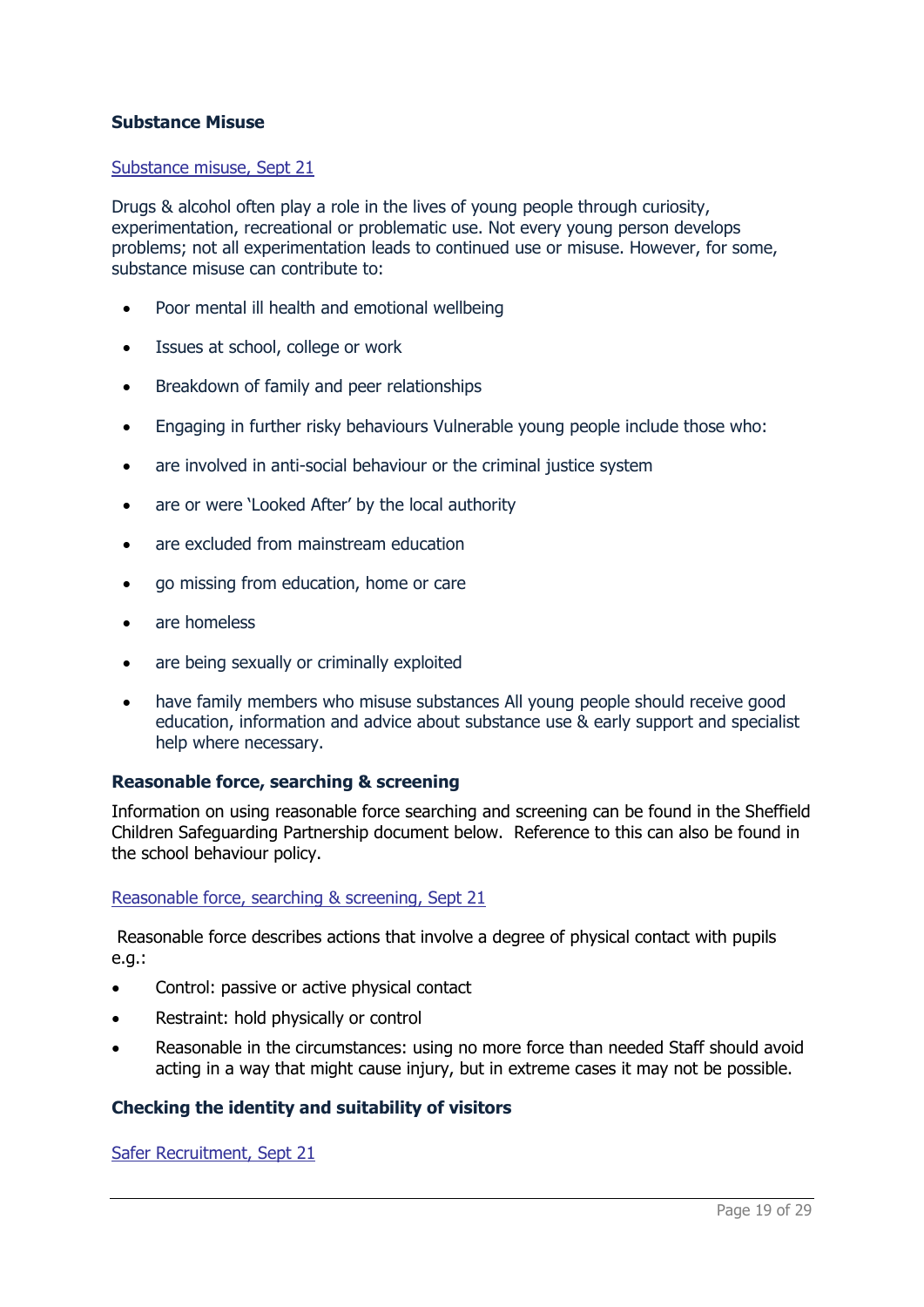#### Adapt this section to reflect procedures in your setting.

All visitors will be required to verify their identity to the satisfaction of staff.

If the visitor is unknown to the setting, we will check their credentials and reason for visiting before allowing them to enter the setting. Visitors should be ready to produce identification.

Visitors are expected to sign in and wear a visitor's badge.

Visitors to the school who are visiting for a professional purpose, such as educational psychologists and school improvement officers, will be asked to show photo ID and:

- Will be asked to show their DBS certificate, which will be checked alongside their photo ID; or
- The organisation sending the professional, such as the LA or educational psychology service, will provide prior written confirmation that an enhanced DBS check with barred list information has been carried out

All other visitors, including visiting speakers, will always be accompanied by a member of staff. We will not invite into the school any speaker who is known to disseminate extremist views, and will carry out appropriate checks to ensure that any individual or organisation using school facilities is not seeking to disseminate extremist views or radicalise pupils or staff.

#### **Private fostering & host families**

[Private fostering & host families, Sept 21](https://www.safeguardingsheffieldchildren.org/assets/1/private_fostering___host_families_sept_21.pdf)

#### **Non-collection of children**

If a child is not collected at the end of the session/day, we will:

Set out the school procedures here or refer to a separate policy/procedure for this if you have one. Your procedure should include information on contacting parents, who will look after the child and how the incident will be recorded.

#### **Missing students**

Our procedures are designed to ensure that a missing child is found and returned to effective supervision as soon as possible. If a child goes missing, we will:

Set out the school procedures here or refer to a separate policy/procedure for this if you have one. Your procedure should include information on contacting parents, who will look after the child and how the incident will be recorded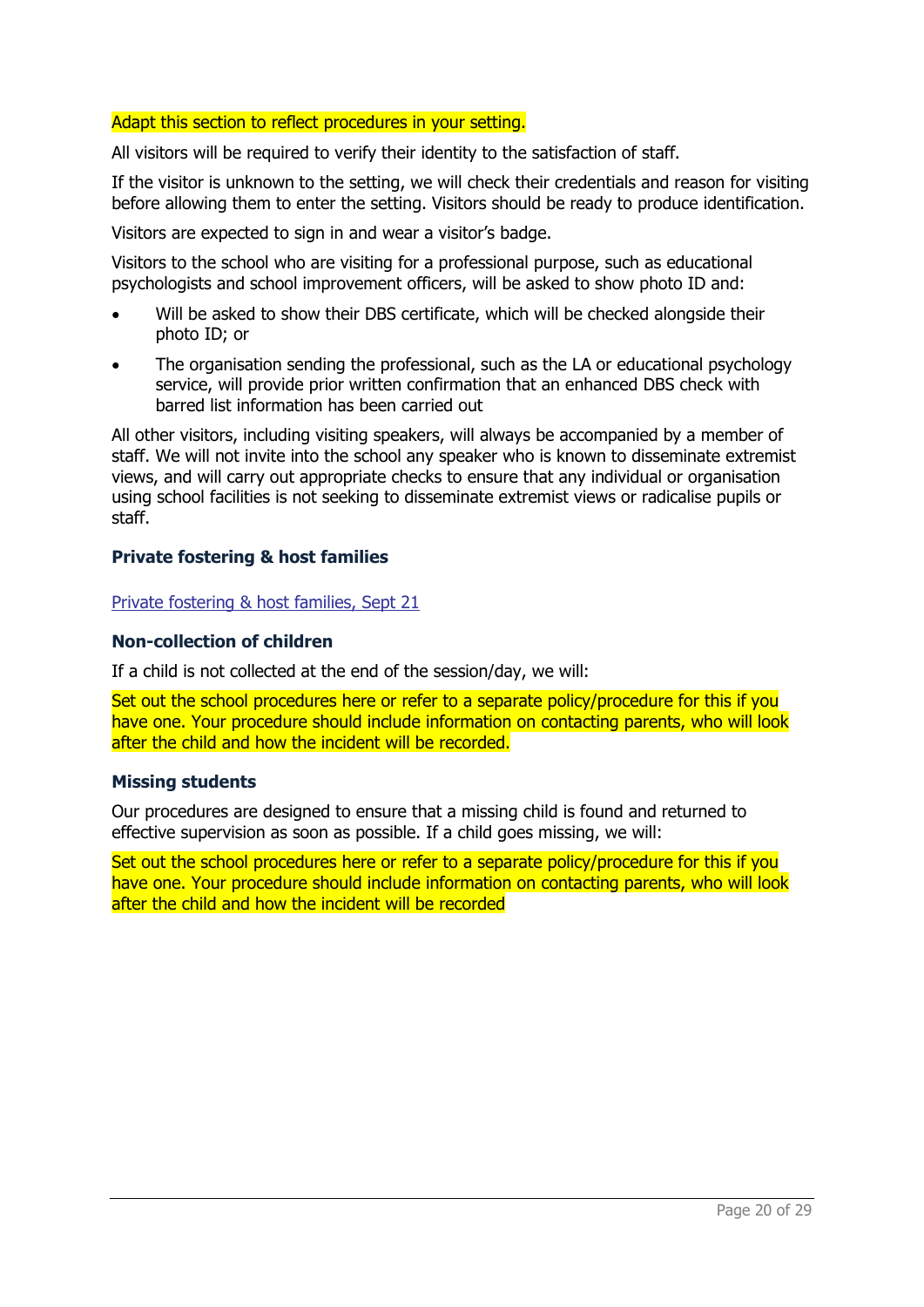# <span id="page-22-0"></span>**Appendix 5: Covid Addendum**

This guidance sets out additional information which must be applied by all schools within Minerva Learning Trust. It aims to keep all children, especially our most vulnerable, safe during the time of **full or partial school closures** because of the COVID-19 virus pandemic. Safeguarding arrangements will be part of the school outbreak management plan for Covid.

It sets out changes/ adaptations to be made to our normal child protection and safeguarding policy considering the Department for Education's guidance.

#### **Unless covered here, our normal safeguarding policy continues to apply.**

We will still have regard to the statutory safeguarding guidance, Keeping Children Safe in [Education \(2021\)](https://www.gov.uk/government/publications/keeping-children-safe-in-education--2)

Although we may operate in a different way to normal, we are still following these important safeguarding principles:

- The best interests of children must come first
- If anyone has a safeguarding concern about any child, they should continue to act on it immediately
- A designated safeguarding lead (DSL) or deputy should always be available.
- It is essential that unsuitable people do not enter the school workforce or gain access to children
- Children should continue to be protected when they are online

# **1.1 Definitions**

The Department for Education's (DfE's) definition of 'vulnerable children' includes those who:

- Have a social worker, including children:
	- − With a child protection plan (CP Child Protection)
	- − Assessed as being in need (CIN Child in Need)
	- Looked after by the local authority (LAC)
- Have an education, health and care (EHC) plan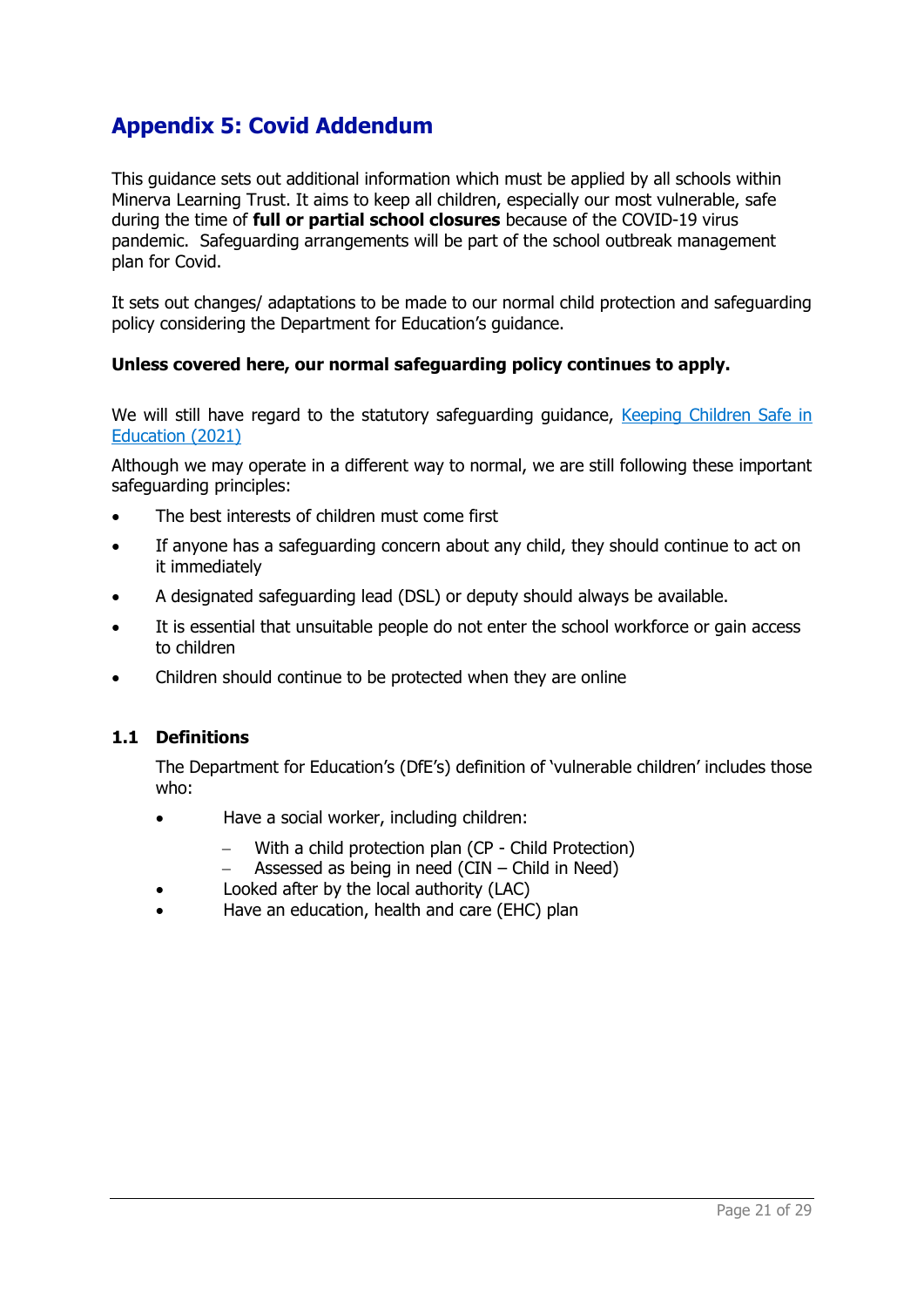# **1.2 The reporting of concerns**

All staff and volunteers must continue to act on any concerns they have about a child immediately. It is still vitally important to do this.

# **All staff:**

- Must be informed of the procedures for raising immediate concerns with other agencies / Senior DSL's at the school should a concern arise about a child's risk of harm, through contact during closure.
- Must have remote access to report safeguarding concerns via CPOMS, in the normal way.
- Should contact the safeguarding team via the DSL's designated mobile number in the event of a more urgent concern. If a school does not use CPOMS then an alternative method of reporting must be put in place.
- Must be advised to remember that when reporting on CPOMS in their own home, that if the screen is visible in non-secure areas, for example, in the dining room, that there can be a data breach, if other members of your family can see it.

# **Safeguarding lead staff:**

We aim to have a trained DSL or deputy DSL on site wherever possible.

On occasions where there is no DSL or deputy on site, a senior leader will take responsibility for coordinating safeguarding. This will be **[insert member of SLT role** and name]. You can contact them by: *[insert contact details]*.

The senior leader will be responsible for liaising with the off-site DSL (or deputy) to make sure they (the senior leader) can:

- Identify the most vulnerable children in school
- Update and manage access to child protection files, where necessary
- Liaise with children's social workers where they need access to children in need and/or to carry out statutory assessments

Details of all important contacts are listed in the 'Important Contacts' section in the Child Protection and Safeguarding policy.

We will ensure that DSLs (and deputies), wherever their location, know who the most vulnerable children in our school are.

- A minimum of one safeguarding lead must be identified and must have a mobile phone.
- Must ensure that the contact name and email address of the designated safeguarding staff are published on the school website for advice during normal school hours and what would be the normal school day times and term periods (8:30-4:30pm).
- It may also be necessary for cover arrangements during holiday periods in the event the school is required to be open. This should be discussed with staff and arrangements agreed when demand is known.
- Must ensure they have remote access to CPOMS, where this is used, and SIMS for contact details of all students. DSL to have access to staff contact details in case the DSL needs to contact school staff for more detail on any reported safeguarding concerns.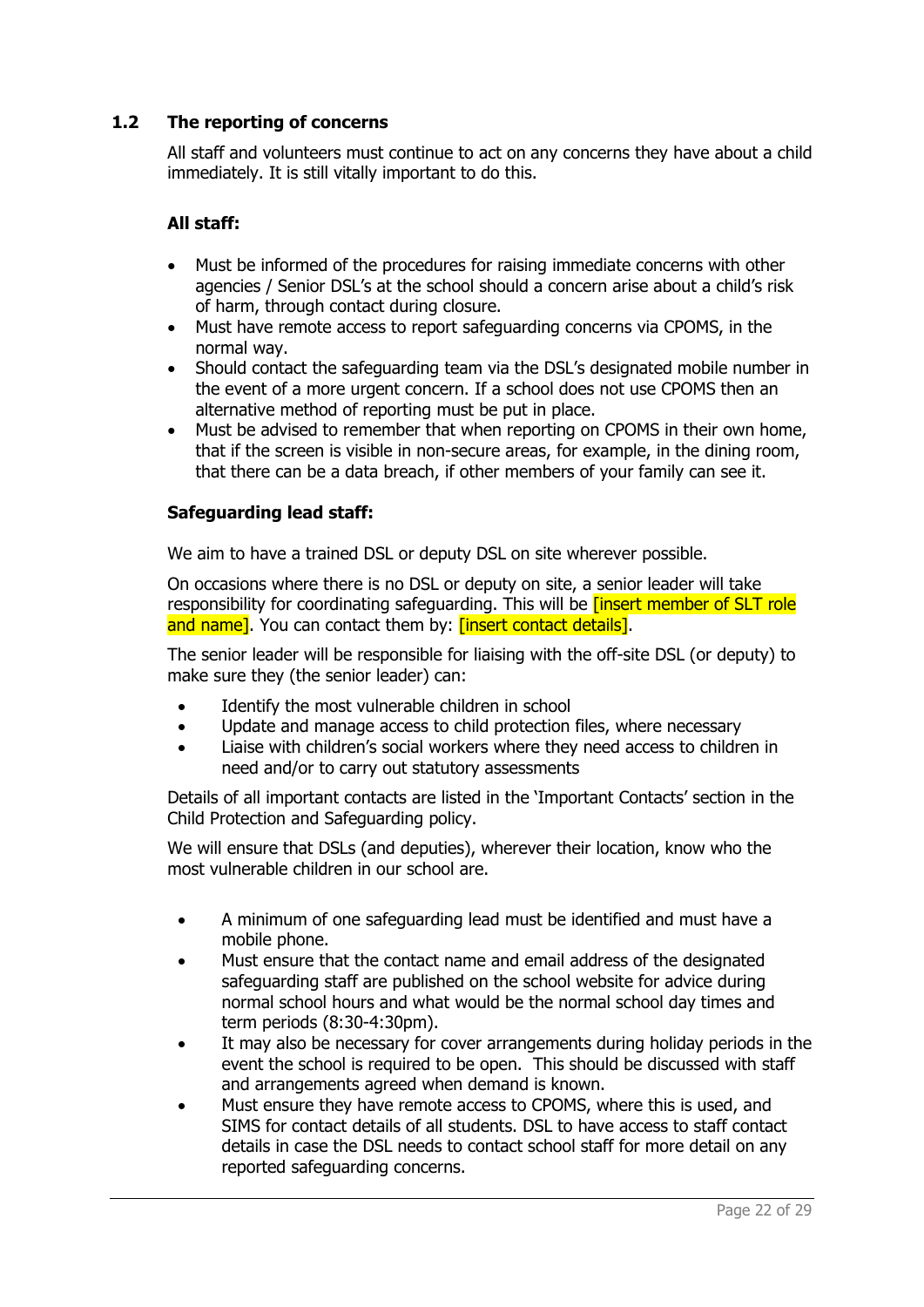- Are advised to be in mobile contact during school day (cover times to be agreed and communicated between safeguarding team)
- Must check CPOMS, or reported concerns through alternative methods, on a frequent basis for any new referrals (at least 3 times per school day)
- Must then follow up following normal safeguarding procedures as set out by the schools safeguarding Children's Board, the DFE or other government body.

# **1.3 Provision for vulnerable learners**

**Safeguarding and pastoral staff must compile a list of vulnerable and higher risk students/families which should be based upon the following factors:**

- Financial situation
- Health conditions (compromised immunity or mobility)
- Child protection status
- Mental Health (student)
- Mental Health (parent/ carer/ sibling)

#### **1.4 Conducting 'Safe and Well Checks'**

**Schools should compile a list of vulnerable students who require additional and regular monitoring during school closures and who require regular safe and well checks.** 

**Safe and Well checks** must be routinely undertaken, for all students that are **deemed higher risk** and are not in attendance at school during the partial closure period.

Routine Safe and Well checks should be done via telephone or email. Any identified concerns should be acted upon and recorded on CPOMS, or equivalent. Physical home visits should be undertaken it is feared that the child is at immediate risk and significant harm.

School will continue to work with children's social care, and with virtual school heads for looked-after and previously looked-after children and any other relevant agency during a full or partial school closure.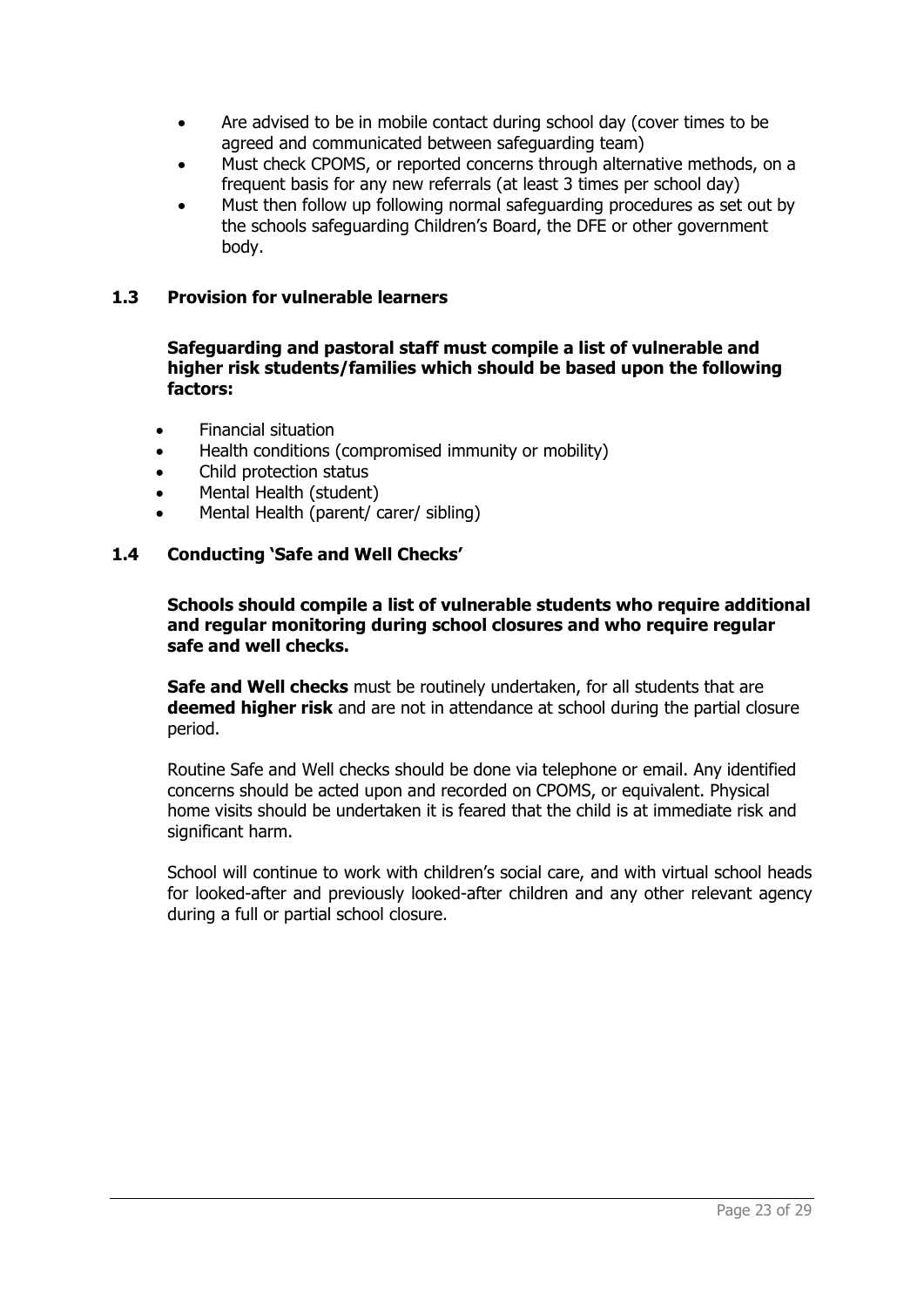# **1.5 Conducting home visits**

**Physical home visits** can be undertaken but only if the situation IS DEEMED URGENT and it is feared that a child is at risk of immediate and significant harm. Any home visit must be authorised by the Headteacher as Senior DSL of the school. Any home visits should be carried out in pairs wherever possible and must be carried out in line with Government contact restrictions, are voluntary by staff members and in agreement with families.

Staff conducting visits should:

- Make sure someone else knows the specific address they are going to, the time they intend to be there and always attend in pairs.
- Call ahead to ensure that the family is aware of their visit time and is going to be at home.
- Introduce themselves using their first and last name, and school.
- Ensure they wear their ID badge.
- If a family does not want contact then DO NOT PERSIST, log this on CPOMS, or equivalent, and contact the relevant outside agencies if concerns remain.
- Not enter the home but remain on the doorstep (2 metres away) and wear a mask if necessary.
- Politely request to see the children and speak with them.
- Not insist on seeing the child/children, so if they are not seen then report this on CPOMS, or equivalent. Any immediate concerns for the welfare and safety of children seen or not seen should be reported to social care.
- Make observations of the emotional and physical appearance of the child/ children and parents/carers.
- Contact the duty team straight away if there are any concerns about a child's immediate risk of harm.
- Ask whether the family needs any support that can be provided or signpost the family to.
- Arrange the next visit with the family before leaving
- Record all observations on CPOMS, or equivalent, as soon as it practically possible, but within 24 hours of the visit.
- Contact another member of staff when leaving so they have reported they are safe and well.

# **1.6 Conducting Student 'Keeping in Touch Calls'**

#### **A schedule should be created by each school to complete Keeping in Touch calls with priority students; especially for the most vulnerable students who are not in school during partial / full closure. The frequency of these should be determined by the DSL.**

The DSL and pastoral teams should identify which children are the most vulnerable and highest risk and require contact during closure. A child who is not 'vulnerable' in term time, may become much more vulnerable if they are isolated at home for a prolonged period, this should be taken into consideration when identifying students for this support. Any identified students should be allocated amongst relevant safeguarding trained staff.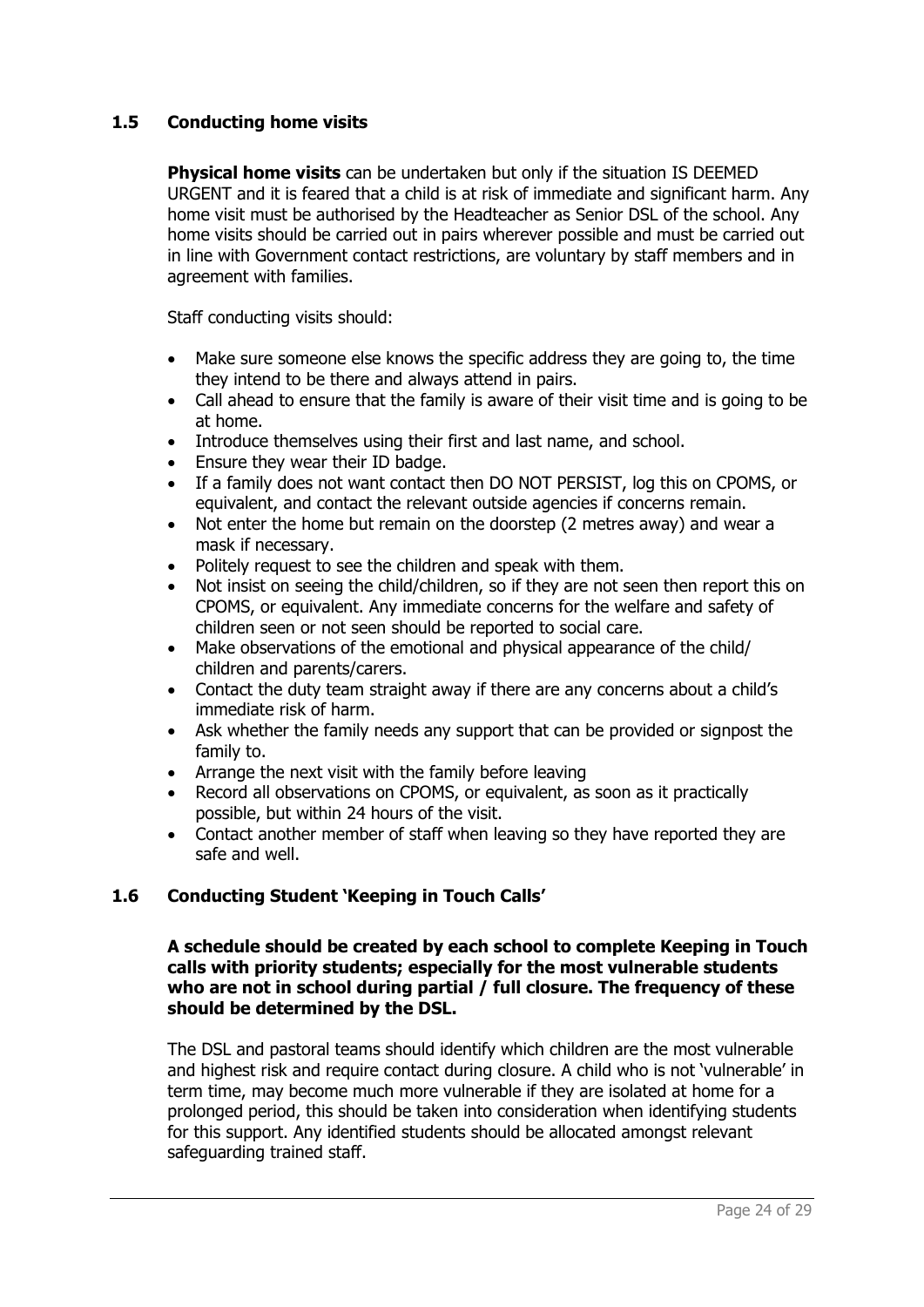Staff should only use the parent/carer telephone numbers on SIMS or in CPOMs, or equivalent. Staff must not call students' own numbers. Staff should use the designated work mobile, or they must protect their own caller ID using 141 prior to making a call. Staff should log the call on CPOMs, or similar, along with any associated concerns and actions identified during the call.

# **Example Phone Script for calls with Parents/Carers or Child:**

- a) Introduce yourself and your role in school.
- b) State the purpose of the call is a safety and wellbeing call.
- c) Ask how x is and whether the parent has any issues.
- d) Ask to speak to x and if yes, ask them if they have any issues.
- e) Ask about x and that they are completing schoolwork using the packs school provided.
- f) If issues are discussed, then offer advice and guidance where appropriate. If staff need to seek further advice, then explain to the parent you will seek advice and may call them back.
- g) Explain you will call again tomorrow.
- h) Politely thank parent/carer for their co-operation and close the conversation.
- i) Staff to log the call/issues and actions in CPOMs, or equivalent.

#### **1.7 Safeguarding for children not attending school**

#### **Contact plans**

We have contact plans for children with a social worker and children who we have safeguarding concerns about, for circumstances where:

- They will not be attending school (for example where the school, parent/carer and social worker, if relevant, have decided together that this would not be in the child's best interests); or
- They would usually attend but must self-isolate

These plans set out:

- How often the school will make contact
- Which staff member(s) will make contact
- How they will make contact
- Add in anything else you will include in plans here

We have agreed these plans with children's social care where relevant and will review them **[insert how often you will review the plans]**.

If we cannot make contact, we will **finsert measures, for example contacting children's** social care or the police].

#### **Safeguarding all children**

Staff and volunteers are aware that this difficult time potentially puts all children at greater risk.

Staff and volunteers will continue to be alert to any signs of abuse, or effects on pupils' mental health that are also safeguarding concerns, and act on concerns immediately. Children are likely to be spending more time online.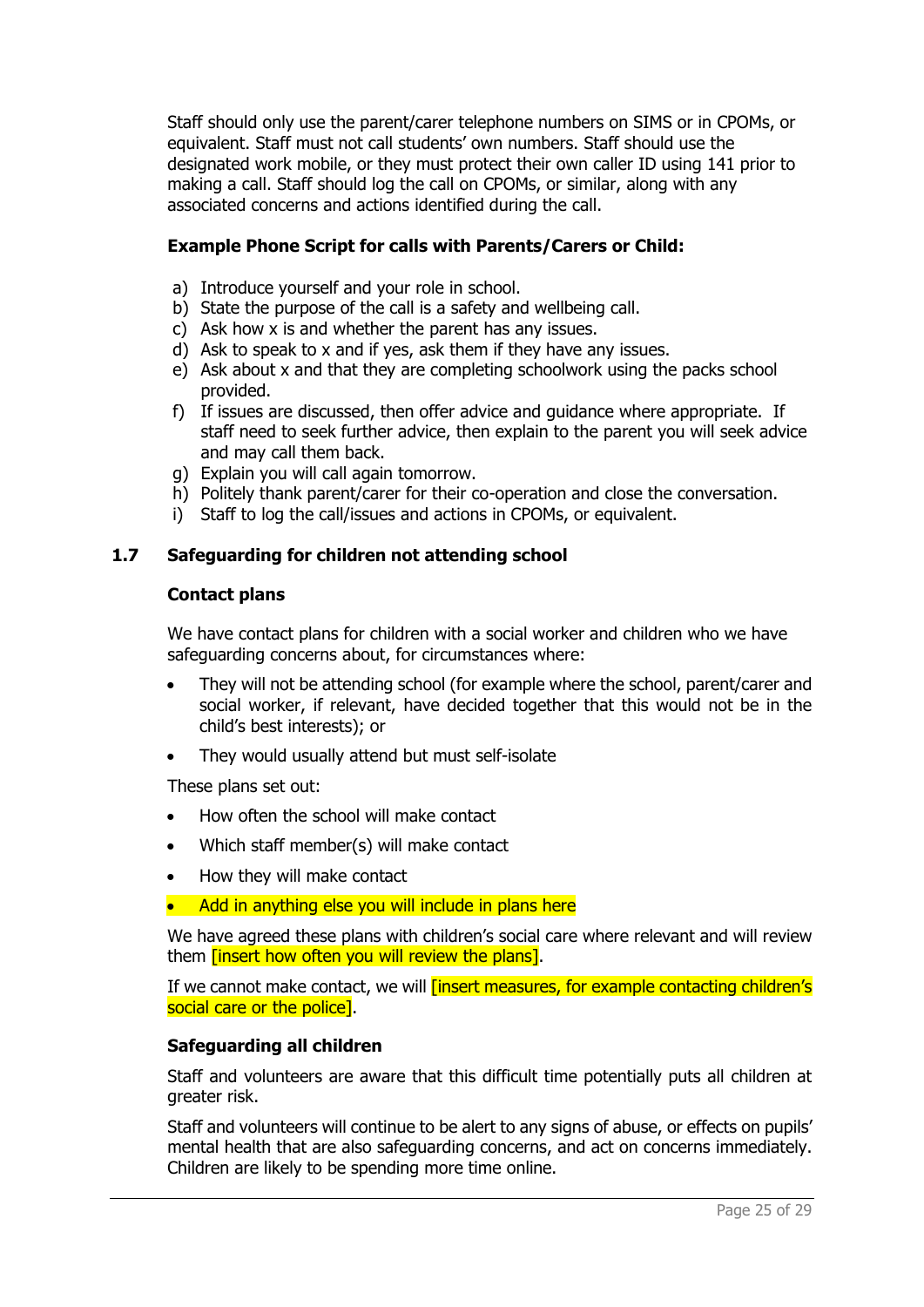# **1.8 Safeguarding guidance for delivery of remote learning & virtual lessons**

Further advice can be found in: [Safeguarding](https://www.gov.uk/guidance/safeguarding-and-remote-education-during-coronavirus-covid-19) and remote education

#### **The following guidance must be given to staff** when delivering virtual lessons:

- No 1:1s can take place. Teaching must be in groups only.
- Staff and children must wear suitable clothing, as should anyone else in the household.
- Any computers used should be in appropriate areas, for example, not in bedrooms; and where possible be against a neutral background.
- Language must be professional and appropriate, including any family members in the background.
- Staff must only use platforms provided by the school to communicate with students.
- Staff must not use personal devices for WhatsApp or Facebook Messenger or other similar apps/platforms etc. for video calling/conferencing. These would require sharing of personal mobile numbers or Facebook accounts with students which may lead to safeguarding concerns and are not secure from hacking from outside sources. Only secure portals such as Microsoft Teams should be used, or where school devices are used.
- When emailing students this must be done in a group and language should be kept professional.
- If a need to send an individual email to a student arises then staff should copy another member of staff (e.g. line manager, Subject Lead) into the emails.
- Staff should only use school-based accounts and apps to communicate with students. Under no circumstances should they use their personal accounts for this work.
- Any use of audio or video resources must be backed up somewhere so that if issues arose, the video could be reviewed. Language in videos and audio recordings must be appropriate and professional.

#### **1.9 Online safety**

#### **In school**

We will continue to have appropriate filtering and monitoring systems in place in school.

#### **Outside school**

Where staff are interacting with children online, they will continue to follow our existing staff behaviour policy/code of conduct/IT acceptable use policy [delete as applicable and add any additional policies or guidance put in place to address this].

Staff will continue to be alert to signs that a child may be at risk of harm online, and act on any concerns immediately, following our reporting procedures.

We will make sure children know how to report any concerns they have back to our school, and signpost them to other sources of support too.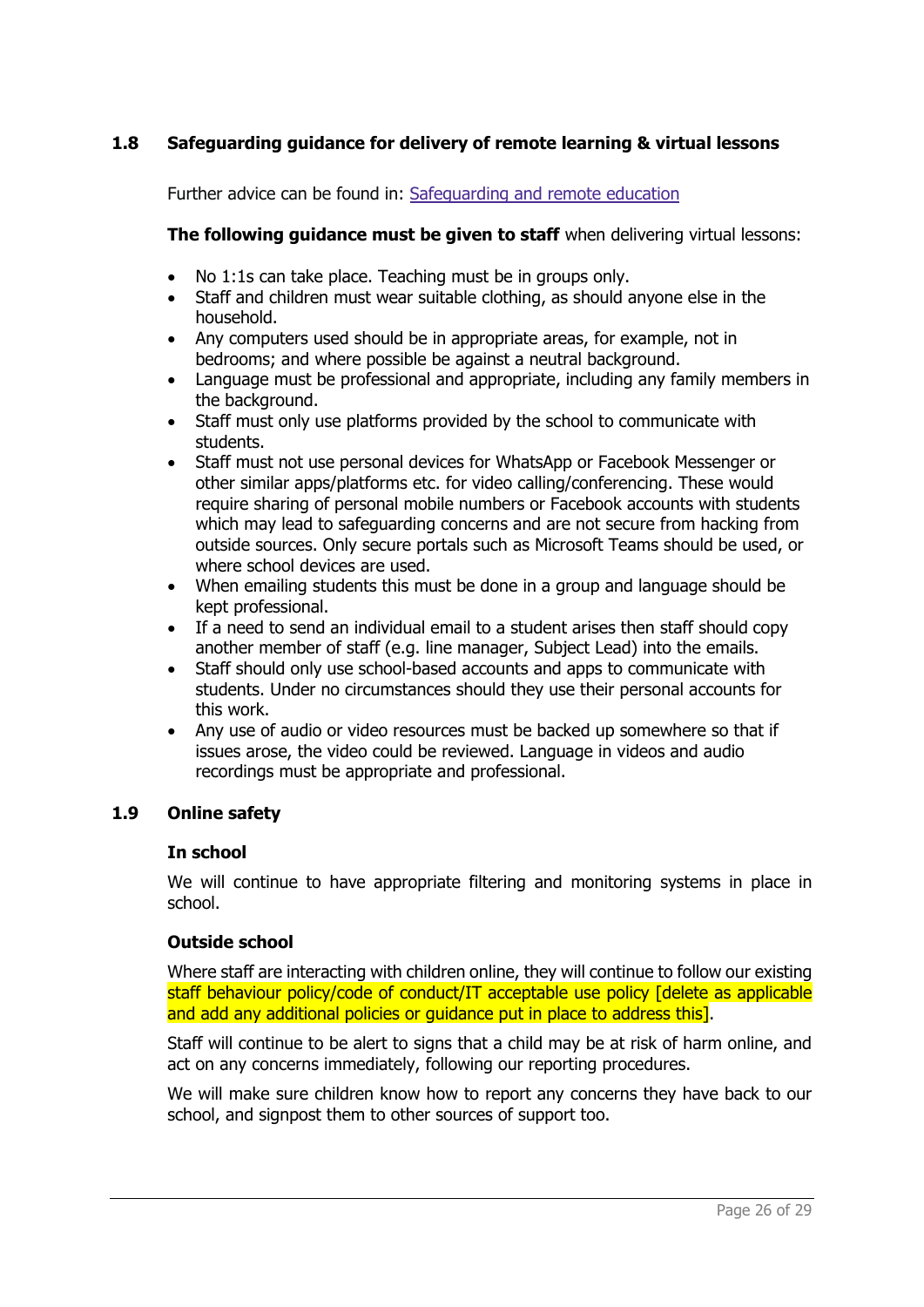# **Working with parents and carers**

We will make sure parents and carers:

- Are aware of the potential risks to children online and the importance of staying safe online
- Know what our school is asking children to do online, including what sites they will be using and who they will be interacting with from our school
- Are aware that they should only use reputable online companies or tutors if they wish to supplement the remote teaching and resources our school provides
- Know where else they can go for support to keep their children safe online

[Add details on how you will do this here.]

#### **1.10 Safeguarding guidance for delivery in another setting**

In the instance that students are educated at another site that is not their normal school setting the following guidance must be followed.

**In the instance that the normal school setting is closed,** and students are being educated by school staff at another setting:

- Ensure a risk assessment of the new setting is completed before student attendance commences
- Ascertain whether first aid provision is available at the new setting. If no first aid provision is in place, then the school should ensure a trained first aider is provided
- Ensure students are supervised by appropriately trained teaching staff and that staffing meets the minimum contact ratios for supervision for the number of children attending (ensuring a minimum of one male and one female member of staff)
- Ensure staff members supervising the students have contact information for a member of the senior leadership team and the DSL/Deputy DSL
- Ensure the daily attendance register is completed.

**In the instance that shared provision is in place** with another setting (students are being educated on a carousel at their normal school setting **and** one or more other settings by staff from other schools/settings:

- The school must make sure the receiving school is provided with any relevant welfare and child protection information. This information must be shared before the child arrives as far as is possible, and otherwise as soon as possible afterwards.
- Wherever possible, the DSL (or deputy) and/or special educational needs coordinator (SENCO) must share, as applicable:
	- − The reason(s) why the child is considered vulnerable and any arrangements in place to support them
	- − The child's EHC plan, child in need plan, child protection plan or personal education plan
	- − Details of the child's social worker
	- − Details of the virtual school head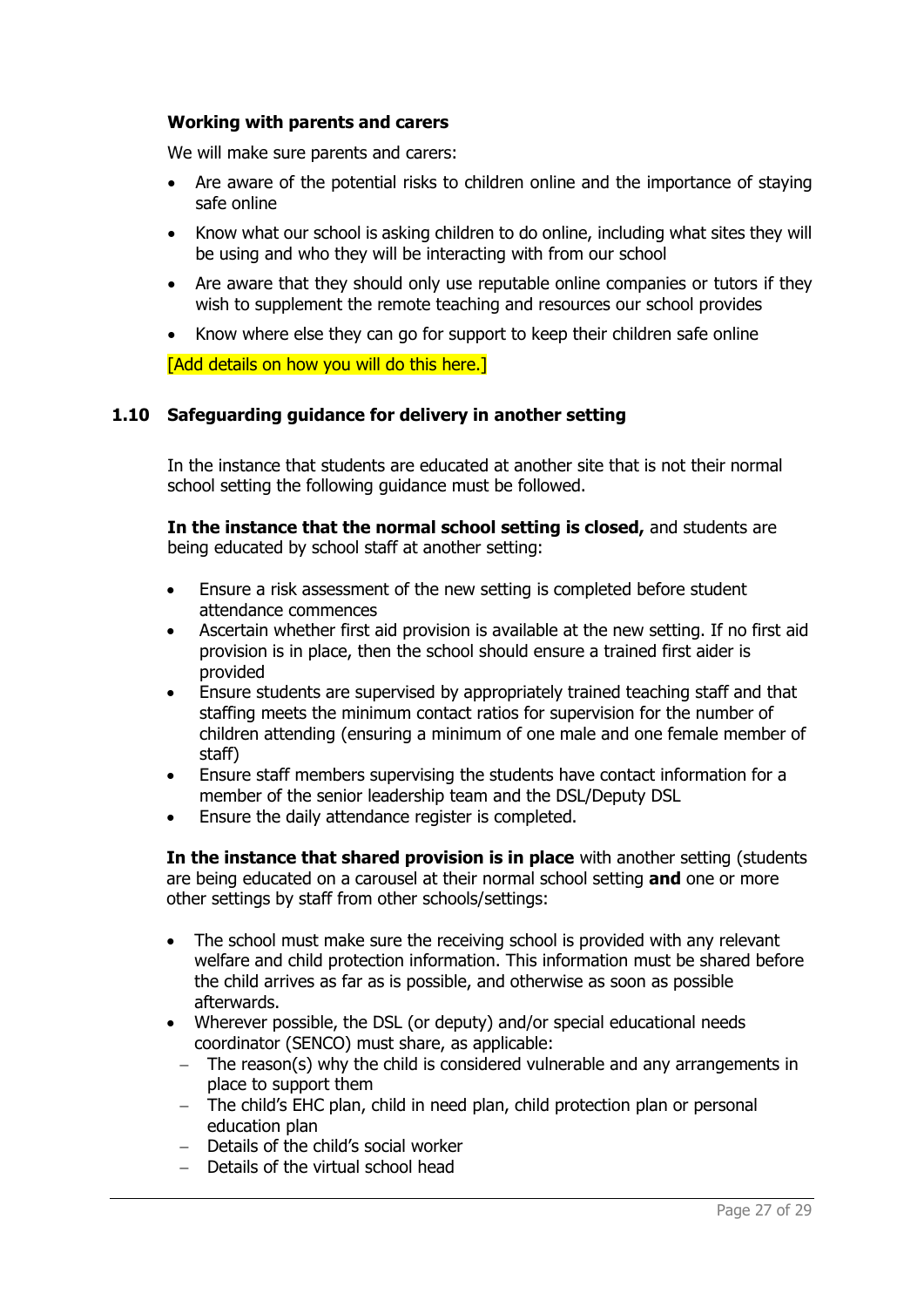- Where the DSL, deputy or SENDCO cannot share this information, the senior leader(s) identified will do this
- Ensure a daily attendance register is completed.

#### **1.11 Staff recruitment, training and induction**

#### **Recruiting new staff and volunteers**

We continue to recognise the importance of robust safer recruitment procedures, so that adults and volunteers who work in our school are safe to work with children.

We will continue to follow our safer recruitment procedures, and part 3 of Keeping Children Safe in Education.

In urgent cases, when validating proof of identity documents to apply for a DBS check, we will initially accept verification of scanned documents via online video link, rather than being in physical possession of the original documents. This approach is in line with revised quidance from the DBS.

New staff must still present the original documents when they first attend work at our school.

We will continue to do our usual checks on new volunteers and do risk assessments to decide whether volunteers who are not in regulated activity should have an enhanced DBS check, in accordance with Keeping Children Safe in Education.

#### **Staff 'on loan' from other schools**

We will assess the risks of staff 'on loan' working in our school and seek assurance from the 'loaning' school that staff have had the appropriate checks. [Add who will do these risk assessments.]

We will also use the DBS Update Service, where these staff have signed up to it, to check for any new information.

#### **Safeguarding induction and training**

We will make sure staff and volunteers are aware of changes to our procedures and local arrangements.

New staff and volunteers will continue to receive:

- A safeguarding induction
- A copy of our safeguarding and Child Protection policy
- Keeping Children Safe in Education part 1

We will decide on a case-by-case basis what level of safeguarding induction staff 'on loan' need. In most cases, this will be:

- A copy of our Safeguarding and child protection policy
- Confirmation of local processes
- Confirmation of DSL arrangements